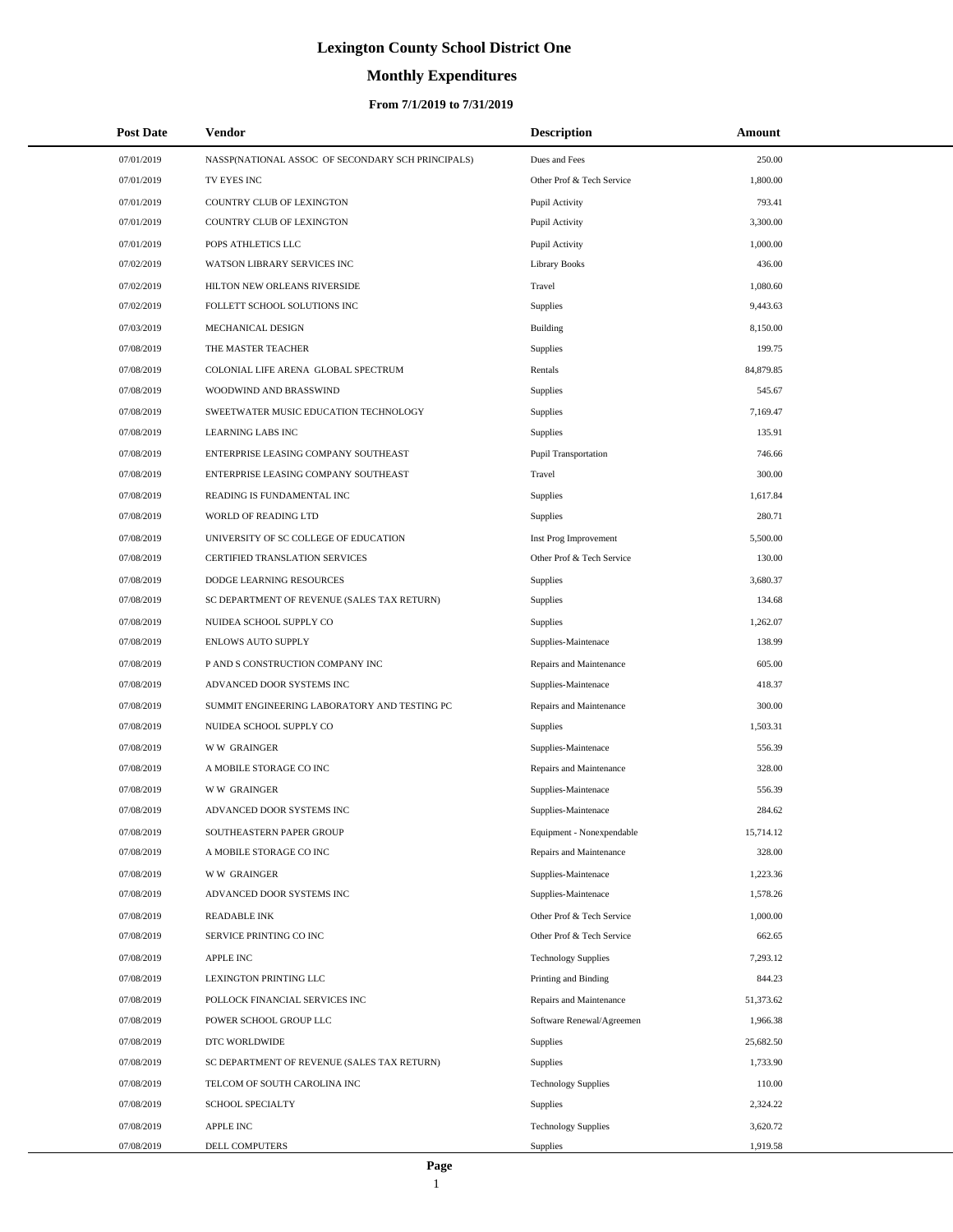# **Monthly Expenditures**

| <b>Post Date</b> | Vendor                                          | <b>Description</b>          | Amount    |
|------------------|-------------------------------------------------|-----------------------------|-----------|
| 07/08/2019       | PRO ED INC                                      | <b>Supplies</b>             | 2,706.00  |
| 07/08/2019       | SC DEPARTMENT OF REVENUE (SALES TAX RETURN)     | <b>Supplies</b>             | 172.20    |
| 07/08/2019       | SCHOOL HEALTH CORP                              | <b>Supplies</b>             | 1,857.90  |
| 07/08/2019       | ENTERPRISE LEASING COMPANY SOUTHEAST            | <b>Pupil Transportation</b> | 2,236.44  |
| 07/08/2019       | <b>LEARNING LABS INC</b>                        | <b>Supplies</b>             | 4,999.99  |
| 07/08/2019       | BE THE CHANGE CONSULTING LLC                    | Inst Prog Improvement       | 1,500.00  |
| 07/08/2019       | CLARE LANDRIGAN LITERACY STAFF DEVELOPMENT LLC  | Inst Prog Improvement       | 3,779.08  |
| 07/08/2019       | <b>HEINEMANN</b>                                | Inst Prog Improvement       | 914.99    |
| 07/08/2019       | HOUGHTON MIFFLIN HARCOURT PUBLISHING CO         | Inst Prog Improvement       | 19,926.00 |
| 07/08/2019       | COMPUTER DESIGN CONSULTING SERVICE LLC          | Supplies                    | 256.80    |
| 07/08/2019       | CONTINENTAL                                     | <b>Supplies</b>             | 1,029.73  |
| 07/08/2019       | FORMS AND SUPPLY INC (FSI)                      | <b>Supplies</b>             | 168.08    |
| 07/08/2019       | PETEDGE DIRECT MARKETING                        | <b>Supplies</b>             | 1,176.91  |
| 07/08/2019       | ROBERT LESLIE PUBLISHING LLC                    | <b>Supplies</b>             | 8,424.97  |
| 07/08/2019       | FORMS AND SUPPLY INC (FSI)                      | <b>Supplies</b>             | 285.45    |
| 07/08/2019       | PALMETTO CONSTRUCTION SERVICES                  | <b>Building</b>             | 400.00    |
| 07/08/2019       | CC AND I SERVICES LLC                           | <b>Building</b>             | 5,830.75  |
| 07/08/2019       | <b>US FOODS</b>                                 | Food                        | 519.88    |
| 07/08/2019       | <b>US FOODS</b>                                 | Food                        | 1,804.06  |
| 07/08/2019       | <b>US FOODS</b>                                 | Food                        | 2,075.30  |
| 07/08/2019       | <b>US FOODS</b>                                 | Food                        | 1,479.68  |
| 07/08/2019       | EDUCATORS PUBLISHING SERVICE                    | Pupil Activity              | 293.00    |
| 07/08/2019       | THE NEFF CO                                     | Pupil Activity              | 473.52    |
| 07/08/2019       | 323 SPORTS                                      | Pupil Activity              | 555.01    |
| 07/09/2019       | FORMS AND SUPPLY INC (FSI)                      | <b>Supplies</b>             | 153.98    |
| 07/09/2019       | <b>MUSIC IN MOTION</b>                          | <b>Supplies</b>             | 139.00    |
| 07/09/2019       | AIKEN COUNTY SCHOOL DISTRICT                    | Tuition-LEA                 | 113.12    |
| 07/09/2019       | CLARENDON COUNTY SCHOOL DISTRICT THREE          | Tuition-LEA                 | 4,326.30  |
| 07/09/2019       | DISTRICT 5 OF LEXINGTON AND RICHLAND COUNTIES   | Tuition-LEA                 | 1,415.88  |
| 07/09/2019       | GEORGETOWN COUNTY SCHOOL DISTRICT               | Tuition-LEA                 | 2,593.30  |
| 07/09/2019       | GREENWOOD SCHOOL DISTRICT 50                    | Tuition-LEA                 | 1,490.40  |
| 07/09/2019       | HORRY COUNTY SCHOOLS                            | Tuition-LEA                 | 1,023.16  |
| 07/09/2019       | ROCK HILL SCHOOL DISTRICT THREE                 | Tuition-LEA                 | 8,350.20  |
| 07/09/2019       | SCHOOL DISTRICT OF MARLBORO COUNTY              | Tuition-LEA                 | 745.20    |
| 07/09/2019       | SCHOOL DISTRICT OF OCONEE COUNTY                | Tuition-LEA                 | 2,577.15  |
| 07/09/2019       | FORMS AND SUPPLY INC (FSI)                      | Supplies                    | 182.91    |
| 07/09/2019       | FORMS AND SUPPLY INC (FSI)                      | Supplies                    | 267.50    |
| 07/09/2019       | ACADEMIC SUPPLIER DBA RASIX COMPUTER CENTER INC | <b>Supplies</b>             | 928.49    |
| 07/09/2019       | FORMS AND SUPPLY INC (FSI)                      | Supplies                    | 355.44    |
| 07/09/2019       | FRANKLIN COVEY CLIENT SALES INC                 | Supplies                    | 738.30    |
| 07/09/2019       | THE OFFICE PAL INC                              | Supplies                    | 531.22    |
| 07/09/2019       | FORMS AND SUPPLY INC (FSI)                      | <b>Supplies</b>             | 302.60    |
| 07/09/2019       | FORMS AND SUPPLY INC (FSI)                      | Supplies                    | 512.62    |
| 07/09/2019       | FORMS AND SUPPLY INC (FSI)                      | Supplies                    | 3,301.61  |
| 07/09/2019       | FORMS AND SUPPLY INC (FSI)                      | Supplies                    | 567.53    |
| 07/09/2019       | FORMS AND SUPPLY INC (FSI)                      | Supplies                    | 447.05    |
| 07/09/2019       | MATH4SALE INC                                   | <b>Supplies</b>             | 1,015.43  |
| 07/09/2019       | <b>GROVE MEDICAL</b>                            | Supplies                    | 5,531.17  |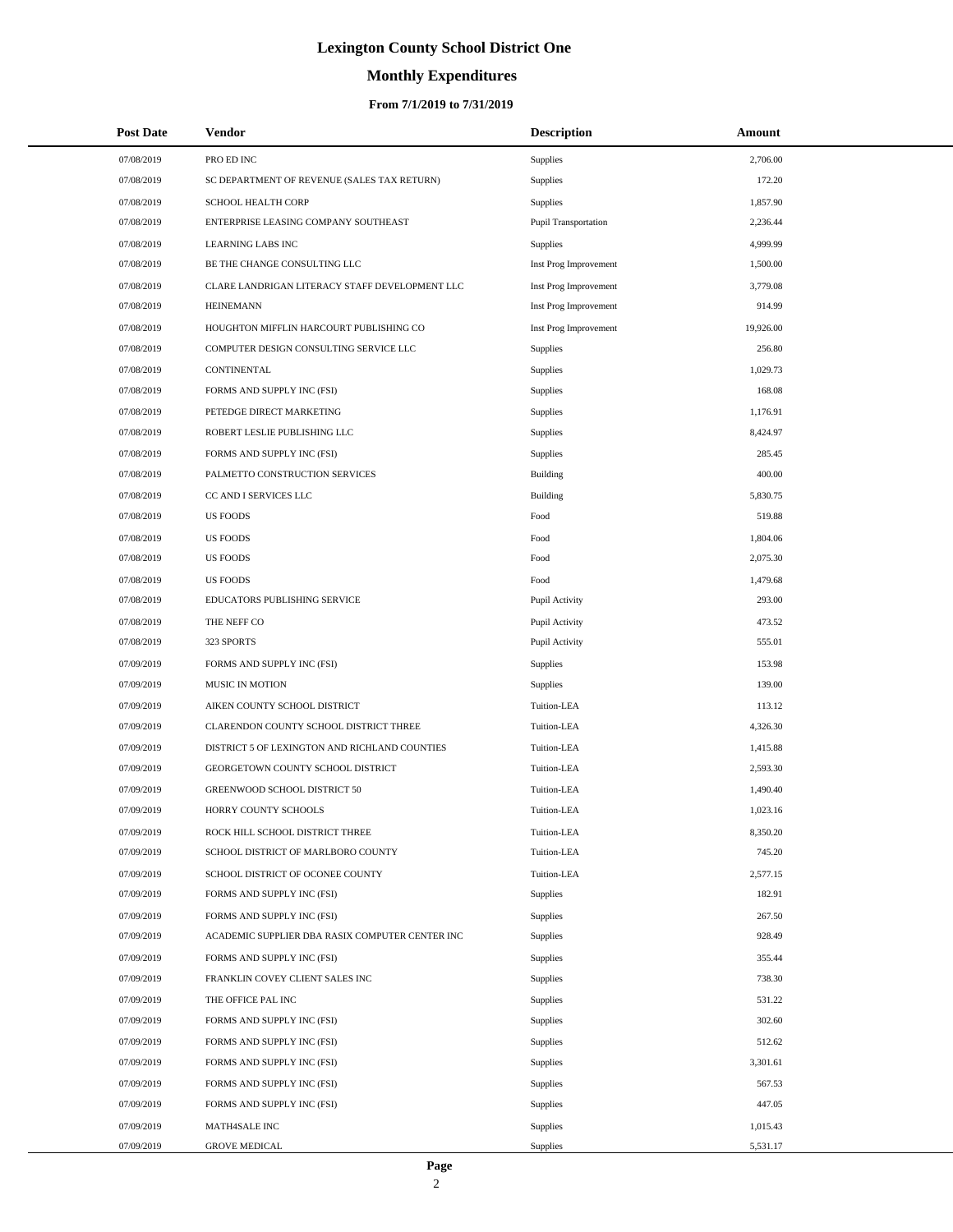# **Monthly Expenditures**

| <b>Post Date</b> | Vendor                                           | <b>Description</b>          | <b>Amount</b> |  |
|------------------|--------------------------------------------------|-----------------------------|---------------|--|
| 07/09/2019       | MARSH, KAYE BAKER                                | Other Prof & Tech Service   | 165.38        |  |
| 07/09/2019       | SC DEPARTMENT OF EDUCATION                       | Inst Prog Improvement       | 1,050.00      |  |
| 07/09/2019       | <b>TRAVEL</b>                                    | Travel                      | 1.169.64      |  |
| 07/09/2019       | THE OFFICE PAL INC                               | Supplies                    | 233.60        |  |
| 07/09/2019       | THE OFFICE PAL INC                               | Supplies                    | 214.58        |  |
| 07/09/2019       | FORMS AND SUPPLY INC (FSI)                       | Supplies                    | 657.77        |  |
| 07/09/2019       | KENDALL ELEVATOR COMPANY                         | Repairs and Maintenance     | 1,344.00      |  |
| 07/09/2019       | <b>EA SERVICES LLC</b>                           | Repairs and Maintenance     | 500.00        |  |
| 07/09/2019       | KENDALL ELEVATOR COMPANY                         | Repairs and Maintenance     | 2,976.00      |  |
| 07/09/2019       | <b>GRAYBAR ELECTRIC CO INC</b>                   | Supplies-Maintenace         | 215.07        |  |
| 07/09/2019       | KENDALL ELEVATOR COMPANY                         | Repairs and Maintenance     | 816.00        |  |
| 07/09/2019       | <b>EA SERVICES LLC</b>                           | Repairs and Maintenance     | 160.00        |  |
| 07/09/2019       | SMITH PINE STRAW CO LLC                          | <b>Supplies</b>             | 347.75        |  |
| 07/09/2019       | EA SERVICES LLC                                  | Repairs and Maintenance     | 160.00        |  |
| 07/09/2019       | KENDALL ELEVATOR COMPANY                         | Repairs and Maintenance     | 528.00        |  |
| 07/09/2019       | <b>EA SERVICES LLC</b>                           | Repairs and Maintenance     | 650.00        |  |
| 07/09/2019       | KENDALL ELEVATOR COMPANY                         | Repairs and Maintenance     | 1,632.00      |  |
| 07/09/2019       | BLUE GRANITE WATER COMPANY                       | <b>Public Utilities</b>     | 766.87        |  |
| 07/09/2019       | KENDALL ELEVATOR COMPANY                         | Repairs and Maintenance     | 528.00        |  |
| 07/09/2019       | KENDALL ELEVATOR COMPANY                         | Repairs and Maintenance     | 528.00        |  |
| 07/09/2019       | KJC DRYWALL LLC                                  | Repairs and Maintenance     | 600.00        |  |
| 07/09/2019       | KENDALL ELEVATOR COMPANY                         | Repairs and Maintenance     | 816.00        |  |
| 07/09/2019       | HYMAN PAPER CO INC                               | Supplies-Maintenace         | 431.76        |  |
| 07/09/2019       | KENDALL ELEVATOR COMPANY                         | Repairs and Maintenance     | 816.00        |  |
| 07/09/2019       | CITY OF WEST COLUMBIA WATER COLLECTION DIVISION  | <b>Public Utilities</b>     | 599.46        |  |
| 07/09/2019       | KENDALL ELEVATOR COMPANY                         | Repairs and Maintenance     | 528.00        |  |
| 07/09/2019       | KENDALL ELEVATOR COMPANY                         | Repairs and Maintenance     | 816.00        |  |
| 07/09/2019       | <b>EA SERVICES LLC</b>                           | Repairs and Maintenance     | 3,080.00      |  |
| 07/09/2019       | <b>EA SERVICES LLC</b>                           | Repairs and Maintenance     | 200.00        |  |
| 07/09/2019       | GRAYBAR ELECTRIC CO INC                          | Supplies-Maintenace         | 112.35        |  |
| 07/09/2019       | <b>GRAYBAR ELECTRIC CO INC</b>                   | Supplies-Maintenace         | 170.94        |  |
| 07/09/2019       | <b>GRAYBAR ELECTRIC CO INC</b>                   | Supplies-Maintenace         | 112.35        |  |
| 07/09/2019       | EA SERVICES LLC                                  | Repairs and Maintenance     | 400.00        |  |
| 07/09/2019       | <b>GRAYBAR ELECTRIC CO INC</b>                   | Supplies-Maintenace         | 170.93        |  |
| 07/09/2019       | EA SERVICES LLC                                  | Repairs and Maintenance     | 400.00        |  |
| 07/09/2019       | EA SERVICES LLC                                  | Repairs and Maintenance     | 200.00        |  |
| 07/09/2019       | SHERWIN WILLIAMS CO                              | Supplies-Maintenace         | 888.41        |  |
| 07/09/2019       | KENDALL ELEVATOR COMPANY                         | Repairs and Maintenance     | 816.00        |  |
| 07/09/2019       | EA SERVICES LLC                                  | Repairs and Maintenance     | 325.00        |  |
| 07/09/2019       | KENDALL ELEVATOR COMPANY                         | Repairs and Maintenance     | 2,448.00      |  |
| 07/09/2019       | DOUBLE E TRUCKING LLC                            | Supplies-Maintenace         | 856.00        |  |
| 07/09/2019       | ACE GLASS CO INC                                 | Repairs and Maintenance     | 1,067.97      |  |
| 07/09/2019       | EA SERVICES LLC                                  | Repairs and Maintenance     | 200.00        |  |
| 07/09/2019       | KENDALL ELEVATOR COMPANY                         | Repairs and Maintenance     | 816.00        |  |
| 07/09/2019       | CHECKER YELLOW CAB CO INC                        | <b>Pupil Transportation</b> | 815.00        |  |
| 07/09/2019       | STATE DEPARTMENT OF EDUCATION                    | <b>Pupil Transportation</b> | 912.77        |  |
| 07/09/2019       | DOUBLETREE RESORT HILTON MYRTLE BEACH OCEANFRONT | Travel                      | 7,443.44      |  |
| 07/09/2019       | CHICK FIL A                                      | Other Objects               | 387.50        |  |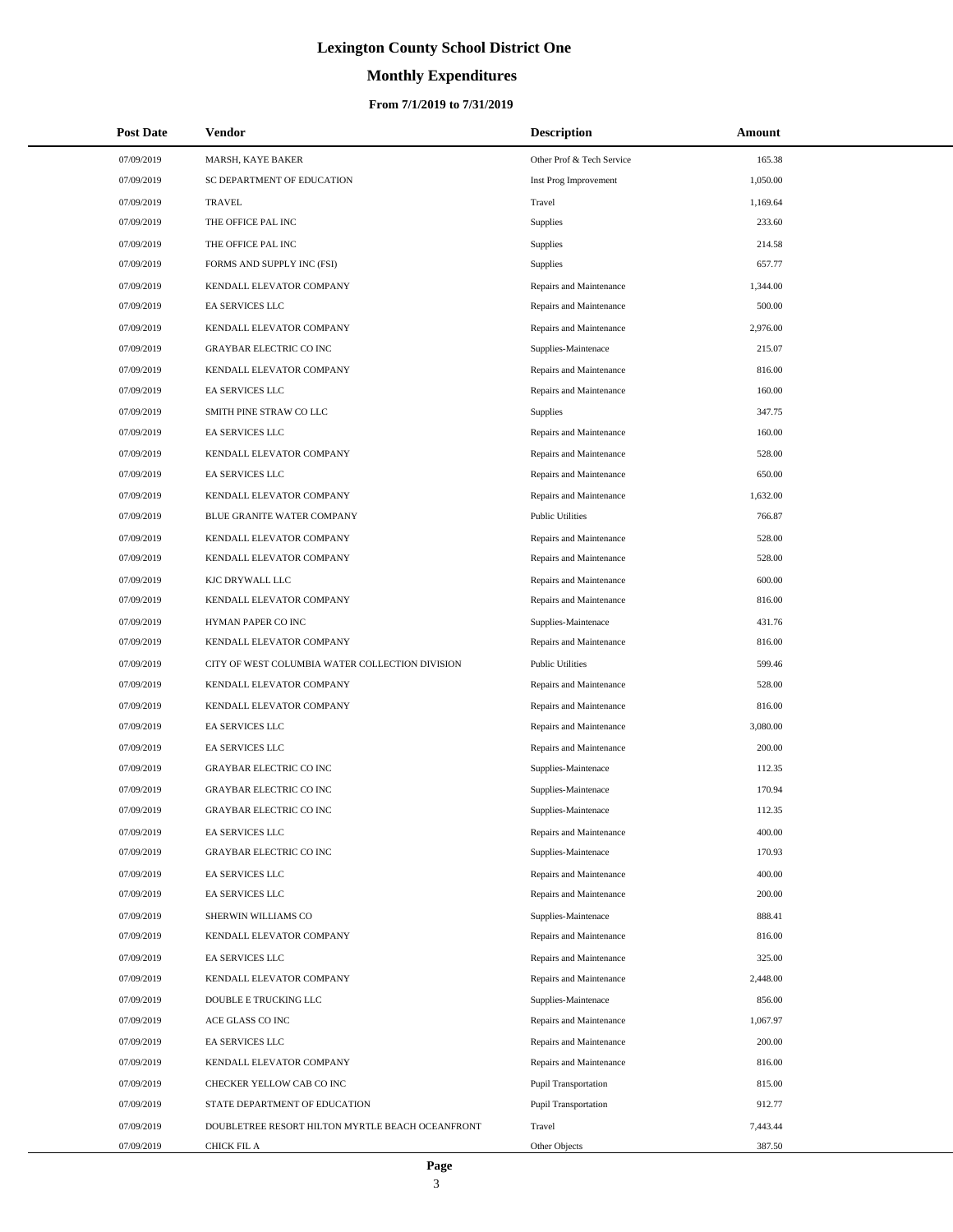# **Monthly Expenditures**

| <b>Post Date</b> | <b>Vendor</b>                               | <b>Description</b>         | Amount     |
|------------------|---------------------------------------------|----------------------------|------------|
| 07/09/2019       | <b>UPSLOPE SOLUTIONS</b>                    | Inst Prog Improvement      | 5,665.50   |
| 07/09/2019       | <b>BRAND BUZZ LLC</b>                       | Printing and Binding       | 2,400.67   |
| 07/09/2019       | <b>CAMCOR</b>                               | <b>Technology Supplies</b> | 318.10     |
| 07/09/2019       | CLARK POWELL ASSOCIATES INC                 | <b>Technology Supplies</b> | 2.616.15   |
| 07/09/2019       | HP INC                                      | <b>Technology Supplies</b> | 683.73     |
| 07/09/2019       | <b>CAMCOR</b>                               | <b>Technology Supplies</b> | 946.94     |
| 07/09/2019       | <b>HAPARA INC</b>                           | Software Renewal/Agreemen  | 257,048.00 |
| 07/09/2019       | SC DEPARTMENT OF REVENUE (SALES TAX RETURN) | Software Renewal/Agreemen  | 17,993.36  |
| 07/09/2019       | SCHOOL SPECIALTY                            | Supplies                   | 1,226.57   |
| 07/09/2019       | SCHOOL SPECIALTY                            | Supplies                   | 2,422.39   |
| 07/09/2019       | SCHOOL SPECIALTY                            | Supplies                   | 660.69     |
| 07/09/2019       | LDH SPORTS AND MORE LLC                     | Other Prof & Tech Service  | 655.65     |
| 07/09/2019       | PORKCHOP PRODUCTIONS                        | Other Prof & Tech Service  | 262.50     |
| 07/09/2019       | <b>BOOKSOURCE</b>                           | Supplies                   | 9,892.05   |
| 07/09/2019       | <b>BSN SPORTS</b>                           | Supplies                   | 371.13     |
| 07/09/2019       | HARMONY EDUCATION CENTER NSRF               | Inst Prog Improvement      | 8,500.00   |
| 07/09/2019       | JOINT MUNICIPAL WATER AND SEWER COMMISSION  | <b>Building</b>            | 1,244.61   |
| 07/09/2019       | HP INC                                      | <b>Technology Supplies</b> | 6,691.95   |
| 07/09/2019       | JENKINS HANCOCK AND SIDES                   | <b>Building</b>            | 5,200.00   |
| 07/09/2019       | M B KAHN CONSTRUCTION CO INC                | <b>Building</b>            | 55,833.28  |
| 07/09/2019       | SC DEPARTMENT OF REVENUE (SALES TAX RETURN) | Sales Tax on Adult Meals   | 129.09     |
| 07/09/2019       | FORMS AND SUPPLY INC (FSI)                  | Pupil Activity             | 294.48     |
| 07/09/2019       | THE OFFICE PAL INC                          | Pupil Activity             | 1,733.38   |
| 07/09/2019       | R L BRYAN CO TEXTBOOK DEPOSITORY            | Pupil Activity             | 6,604.50   |
| 07/09/2019       | <b>BOOKSOURCE</b>                           | Pupil Activity             | 1,581.95   |
| 07/09/2019       | HAMMER SMITH SPORTS                         | Pupil Activity             | 1,980.00   |
| 07/09/2019       | SC DEPARTMENT OF REVENUE (SALES TAX RETURN) | Pupil Activity             | 138.60     |
| 07/09/2019       | <b>BOOKSOURCE</b>                           | Pupil Activity             | 126.90     |
| 07/09/2019       | HENRY SCHEIN INC MEDICAL SPECIAL MARKETS    | Pupil Activity             | 356.80     |
| 07/09/2019       | RIDDELL / ALL AMERICAN                      | Pupil Activity             | 7,592.27   |
| 07/09/2019       | PELION HIGH SCHOOL                          | Pupil Activity             | 250.00     |
| 07/09/2019       | FELLOWSHIP OF CHRISTIAN ATHLETES            | Pupil Activity             | 150.00     |
| 07/09/2019       | <b>BSN SPORTS</b>                           | Pupil Activity             | 321.00     |
| 07/10/2019       | PLAYPOSIT INC                               | Software Renewal/Agreemen  | 1,995.00   |
| 07/10/2019       | SC DEPARTMENT OF REVENUE (SALES TAX RETURN) | Software Renewal/Agreemen  | 139.65     |
| 07/10/2019       | TRIUNE MARKETING CO                         | <b>Supplies</b>            | 1,099.43   |
| 07/10/2019       | TOTH, TERESE RENEE                          | Other Prof & Tech Service  | 2,487.77   |
| 07/10/2019       | TRIUNE MARKETING CO                         | Supplies                   | 966.75     |
| 07/10/2019       | SC ASSOCIATION AGRICULTURAL EDUCATORS       | Travel                     | 185.00     |
| 07/10/2019       | <b>EMPLOYEE</b>                             | Travel-Teacher Staff Dev   | 469.96     |
| 07/10/2019       | <b>EMPLOYEE</b>                             | Travel                     | 194.48     |
| 07/10/2019       | ROTARY CLUB OF LEXINGTON                    | Dues and Fees              | 180.00     |
| 07/10/2019       | THE OFFICE PAL INC                          | Supplies                   | 775.04     |
| 07/10/2019       | <b>EMPLOYEE</b>                             | Travel                     | 477.50     |
| 07/10/2019       | <b>EMPLOYEE</b>                             | Travel                     | 537.34     |
| 07/10/2019       | <b>EMPLOYEE</b>                             | Travel                     | 523.42     |
| 07/10/2019       | <b>EMPLOYEE</b>                             | Travel                     | 477.50     |
| 07/10/2019       | <b>EMPLOYEE</b>                             | Travel                     | 462.42     |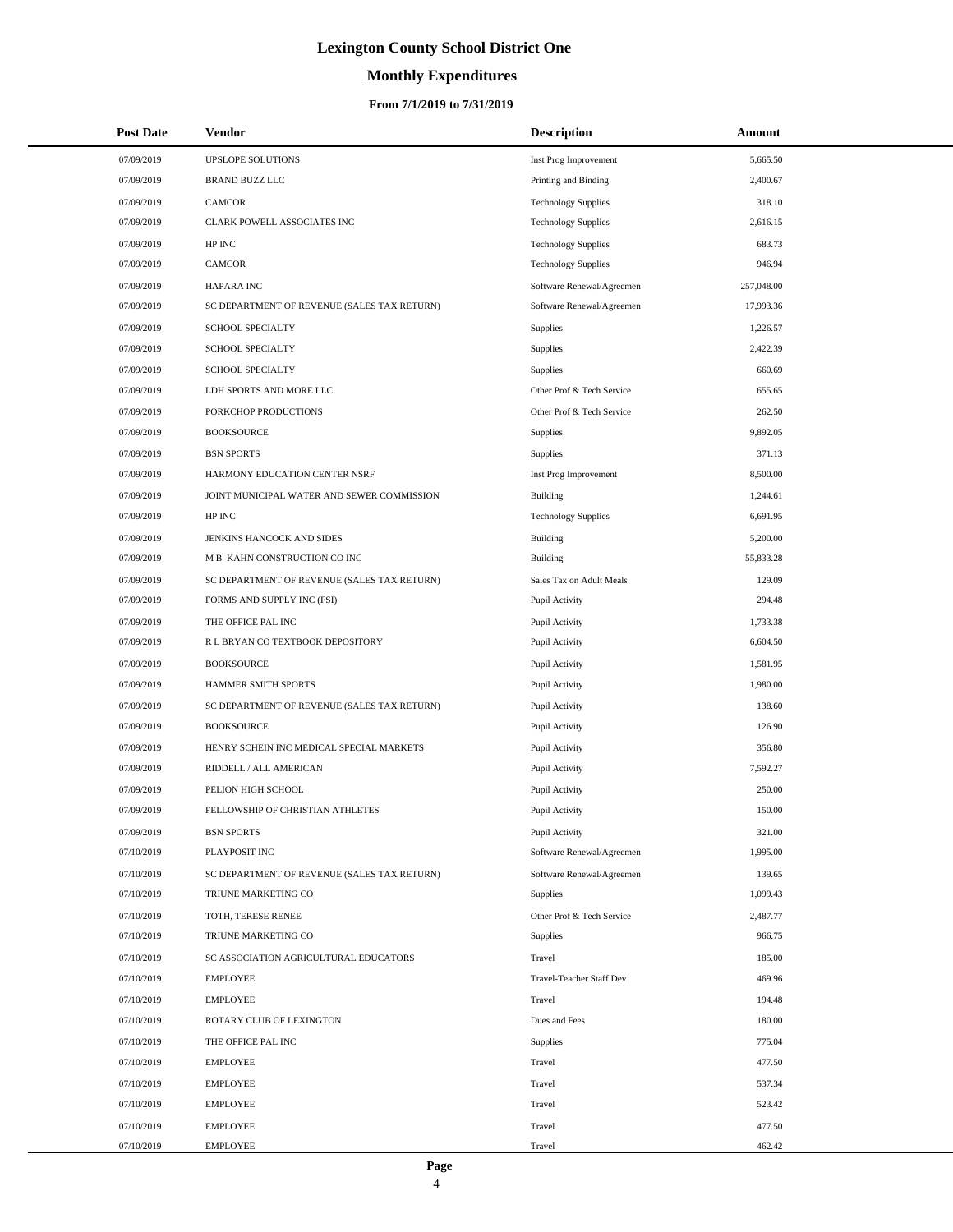# **Monthly Expenditures**

| <b>Post Date</b> | Vendor                                           | <b>Description</b>      | Amount       |
|------------------|--------------------------------------------------|-------------------------|--------------|
| 07/10/2019       | <b>EMPLOYEE</b>                                  | Travel                  | 530.38       |
| 07/10/2019       | <b>EMPLOYEE</b>                                  | Travel                  | 456.62       |
| 07/10/2019       | <b>EMPLOYEE</b>                                  | Travel                  | 506.50       |
| 07/10/2019       | <b>EMPLOYEE</b>                                  | Travel                  | 467.06       |
| 07/10/2019       | <b>EMPLOYEE</b>                                  | Travel                  | 363.00       |
| 07/10/2019       | READING AND WRITING PROJECT NETWORK LLC          | Inst Prog Improvement   | 8,691.31     |
| 07/10/2019       | NATIONAL COUNCIL OF TEACHERS OF MATHEMATICS (NCT | Travel                  | 2,520.00     |
| 07/10/2019       | MILLS, LISA                                      | Inst Prog Improvement   | 1,000.00     |
| 07/10/2019       | H G REYNOLDS COMPANY INC                         | Building                | 2,130,825.35 |
| 07/10/2019       | <b>US FOODS</b>                                  | Food                    | $-78.26$     |
| 07/10/2019       | <b>US FOODS</b>                                  | Food                    | 1,922.56     |
| 07/10/2019       | <b>US FOODS</b>                                  | Food                    | $-92.70$     |
| 07/10/2019       | <b>US FOODS</b>                                  | Food                    | $-134.37$    |
| 07/10/2019       | <b>US FOODS</b>                                  | Food                    | $-39.36$     |
| 07/10/2019       | <b>US FOODS</b>                                  | Food                    | $-3,488.91$  |
| 07/10/2019       | <b>US FOODS</b>                                  | Food                    | 3,390.79     |
| 07/10/2019       | <b>US FOODS</b>                                  | Food                    | $-418.65$    |
| 07/10/2019       | <b>US FOODS</b>                                  | Food                    | $-35.42$     |
| 07/10/2019       | <b>US FOODS</b>                                  | Food                    | $-27.30$     |
| 07/10/2019       | <b>US FOODS</b>                                  | Food                    | $-98.16$     |
| 07/10/2019       | <b>US FOODS</b>                                  | Food                    | $-58.86$     |
| 07/10/2019       | <b>US FOODS</b>                                  | Food                    | $-1.26$      |
| 07/10/2019       | ACADEMIC SUPPLIER DBA RASIX COMPUTER CENTER INC  | Pupil Activity          | 332.55       |
| 07/10/2019       | ACADEMIC SUPPLIER DBA RASIX COMPUTER CENTER INC  | Pupil Activity          | 332.55       |
| 07/10/2019       | SC FCA TEAM CAMPS                                | Pupil Activity          | 8,157.00     |
| 07/15/2019       | SCHOOL SPECIALTY                                 | Supplies                | 147.23       |
| 07/15/2019       | COMPUTER DESIGN CONSULTING SERVICE LLC           | Printing and Binding    | 128.40       |
| 07/15/2019       | <b>SCHOOL SPECIALTY</b>                          | Supplies                | 402.55       |
| 07/15/2019       | SERVPRO OF CAYCE WEST COLUMBIA                   | Repairs and Maintenance | 1,904.95     |
| 07/15/2019       | FORMS AND SUPPLY INC (FSI)                       | Supplies                | 104.71       |
| 07/15/2019       | LEXINGTON PRINTING LLC                           | Printing and Binding    | 500.00       |
| 07/15/2019       | <b>SCHOOL SPECIALTY</b>                          | <b>Supplies</b>         | 212.39       |
| 07/15/2019       | FORMS AND SUPPLY INC (FSI)                       | Supplies                | 2,297.36     |
| 07/15/2019       | <b>EMPLOYEE</b>                                  | Travel                  | 213.50       |
| 07/15/2019       | <b>EMPLOYEE</b>                                  | Travel                  | 159.94       |
| 07/15/2019       | EMPLOYEE                                         | Travel                  | 485.97       |
| 07/15/2019       | <b>EMPLOYEE</b>                                  | Travel                  | 213.50       |
| 07/15/2019       | <b>EMPLOYEE</b>                                  | Travel                  | 213.50       |
| 07/15/2019       | FORMS AND SUPPLY INC (FSI)                       | Supplies                | 114.97       |
| 07/15/2019       | SCHOOL SPECIALTY                                 | Supplies                | 537.63       |
| 07/15/2019       | SCHOOL SPECIALTY                                 | Supplies                | 164.07       |
| 07/15/2019       | FORMS AND SUPPLY INC (FSI)                       | Supplies                | 2,319.01     |
| 07/15/2019       | <b>EMPLOYEE</b>                                  | Travel                  | 125.18       |
| 07/15/2019       | <b>EMPLOYEE</b>                                  | Travel                  | 387.86       |
| 07/15/2019       | EMPLOYEE                                         | Travel                  | 372.90       |
| 07/15/2019       | EMPLOYEE                                         | Travel                  | 258.00       |
| 07/15/2019       | <b>EMPLOYEE</b>                                  | Travel                  | 585.45       |
| 07/15/2019       | <b>EMPLOYEE</b>                                  | Travel                  | 380.74       |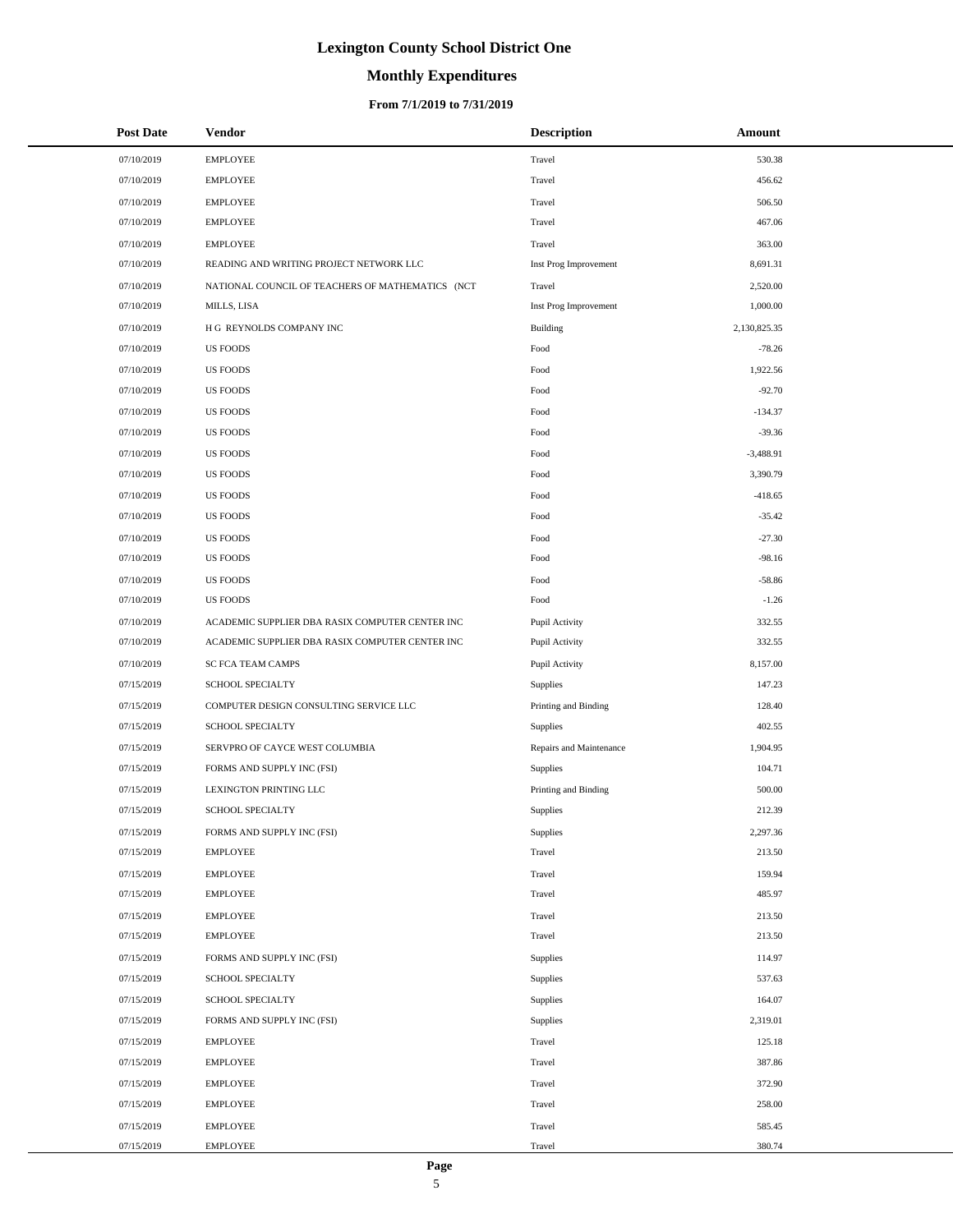# **Monthly Expenditures**

#### **From 7/1/2019 to 7/31/2019**

| <b>Post Date</b> | Vendor                                            | <b>Description</b>              | Amount   |
|------------------|---------------------------------------------------|---------------------------------|----------|
| 07/15/2019       | ACADEMIC SUPPLIER DBA RASIX COMPUTER CENTER INC   | Supplies                        | 731.21   |
| 07/15/2019       | <b>NCS PEARSON</b>                                | Supplies                        | 460.00   |
| 07/15/2019       | <b>EMPLOYEE</b>                                   | Travel                          | 129.00   |
| 07/15/2019       | CERTIFIED TRANSLATION SERVICES                    | Other Prof & Tech Service       | 152.00   |
| 07/15/2019       | <b>EMPLOYEE</b>                                   | Travel-Teacher Staff Dev        | 1,136.93 |
| 07/15/2019       | <b>EMPLOYEE</b>                                   | Travel-MMGW/HSTW Staff Dev      | 524.90   |
| 07/15/2019       | <b>EMPLOYEE</b>                                   | Travel-MMGW/HSTW Staff Dev      | 218.39   |
| 07/15/2019       | <b>EMPLOYEE</b>                                   | Travel-MMGW/HSTW Staff Dev      | 340.98   |
| 07/15/2019       | <b>EMPLOYEE</b>                                   | <b>Travel-Teacher Staff Dev</b> | 111.00   |
| 07/15/2019       | <b>EMPLOYEE</b>                                   | Travel-MMGW/HSTW Staff Dev      | 248.50   |
| 07/15/2019       | <b>EMPLOYEE</b>                                   | Travel-MMGW/HSTW Staff Dev      | 248.50   |
| 07/15/2019       | <b>EMPLOYEE</b>                                   | Travel-MMGW/HSTW Staff Dev      | 895.20   |
| 07/15/2019       | <b>EMPLOYEE</b>                                   | Travel-MMGW/HSTW Staff Dev      | 596.80   |
| 07/15/2019       | DAVIS FRAWLEY ATTORNEYS AT LAW                    | <b>Legal Services</b>           | 350.00   |
| 07/15/2019       | ROTARY CLUB OF LEXINGTON                          | Travel                          | 180.00   |
| 07/15/2019       | <b>EMPLOYEE</b>                                   | Travel                          | 780.60   |
| 07/15/2019       | <b>EMPLOYEE</b>                                   | Travel                          | 185.02   |
| 07/15/2019       | TRITEK FIRE AND SECURITY LLC                      | Repairs and Maintenance         | 176.00   |
| 07/15/2019       | MANSFIELD OIL CO OF GAINESVILLE INC               | Supplies-Maintenace             | 5,588.91 |
| 07/15/2019       | FORMS AND SUPPLY INC (FSI)                        | <b>Supplies</b>                 | 164.76   |
| 07/15/2019       | TRITEK FIRE AND SECURITY LLC                      | Repairs and Maintenance         | 900.00   |
| 07/15/2019       | TRITEK FIRE AND SECURITY LLC                      | Repairs and Maintenance         | 1,200.00 |
| 07/15/2019       | CENTRAL POLY BAG CORPORATION                      | Supplies-Maintenace             | 786.45   |
| 07/15/2019       | SOUTHEASTERN PAPER GROUP                          | Supplies-Maintenace             | 1,463.42 |
| 07/15/2019       | SECURITAS ELECTRONIC SECURITY INC                 | Repairs and Maintenance         | 397.56   |
| 07/15/2019       | <b>BATTERIES PLUS BULBS</b>                       | Supplies-Maintenace             | 267.29   |
| 07/15/2019       | CENTRAL POLY BAG CORPORATION                      | Supplies-Maintenace             | 419.44   |
| 07/15/2019       | HYMAN PAPER CO INC                                | Supplies-Maintenace             | 120.95   |
| 07/15/2019       | TRITEK FIRE AND SECURITY LLC                      | Repairs and Maintenance         | 700.00   |
| 07/15/2019       | TRITEK FIRE AND SECURITY LLC                      | Repairs and Maintenance         | 400.00   |
| 07/15/2019       | PRECISION FIRE SOLUTIONS                          | Repairs and Maintenance         | 348.00   |
| 07/15/2019       | HYMAN PAPER CO INC                                | Supplies-Maintenace             | 359.80   |
| 07/15/2019       | TERMINIX COMMERCIAL                               | Repairs and Maintenance         | 770.00   |
| 07/15/2019       | TRITEK FIRE AND SECURITY LLC                      | Repairs and Maintenance         | 1,800.00 |
| 07/15/2019       | LEBLEU ENTERPRISES                                | Rentals                         | 158.14   |
| 07/15/2019       | TRITEK FIRE AND SECURITY LLC                      | Repairs and Maintenance         | 900.00   |
| 07/15/2019       | TRITEK FIRE AND SECURITY LLC                      | Repairs and Maintenance         | 900.00   |
| 07/15/2019       | SOUTHEASTERN PAPER GROUP                          | Supplies-Maintenace             | 311.80   |
| 07/15/2019       | <b>WW GRAINGER</b>                                | Supplies-Maintenace             | 143.90   |
| 07/15/2019       | TRITEK FIRE AND SECURITY LLC                      | Repairs and Maintenance         | 550.00   |
| 07/15/2019       | SMITH AND JONES JANITORIAL SUPPLIES AND EQUIP INC | Supplies-Maintenace             | 2,628.99 |
| 07/15/2019       | TRITEK FIRE AND SECURITY LLC                      | Repairs and Maintenance         | 600.00   |
| 07/15/2019       | OSWALD WHOLESALE LUMBER INC                       | Supplies-Maintenace             | 690.15   |
| 07/15/2019       | GENERATOR SERVICES INC                            | Repairs and Maintenance         | 2,378.51 |
| 07/15/2019       | TRITEK FIRE AND SECURITY LLC                      | Repairs and Maintenance         | 1,000.00 |
| 07/15/2019       | <b>BATTERIES PLUS BULBS</b>                       | Supplies-Maintenace             | 1,734.47 |
| 07/15/2019       | <b>BLACKBOARD INC</b>                             | Other Prof & Tech Service       | 1,848.00 |
| 07/15/2019       | CLARK POWELL ASSOCIATES INC                       | <b>Technology Supplies</b>      | 450.00   |

÷.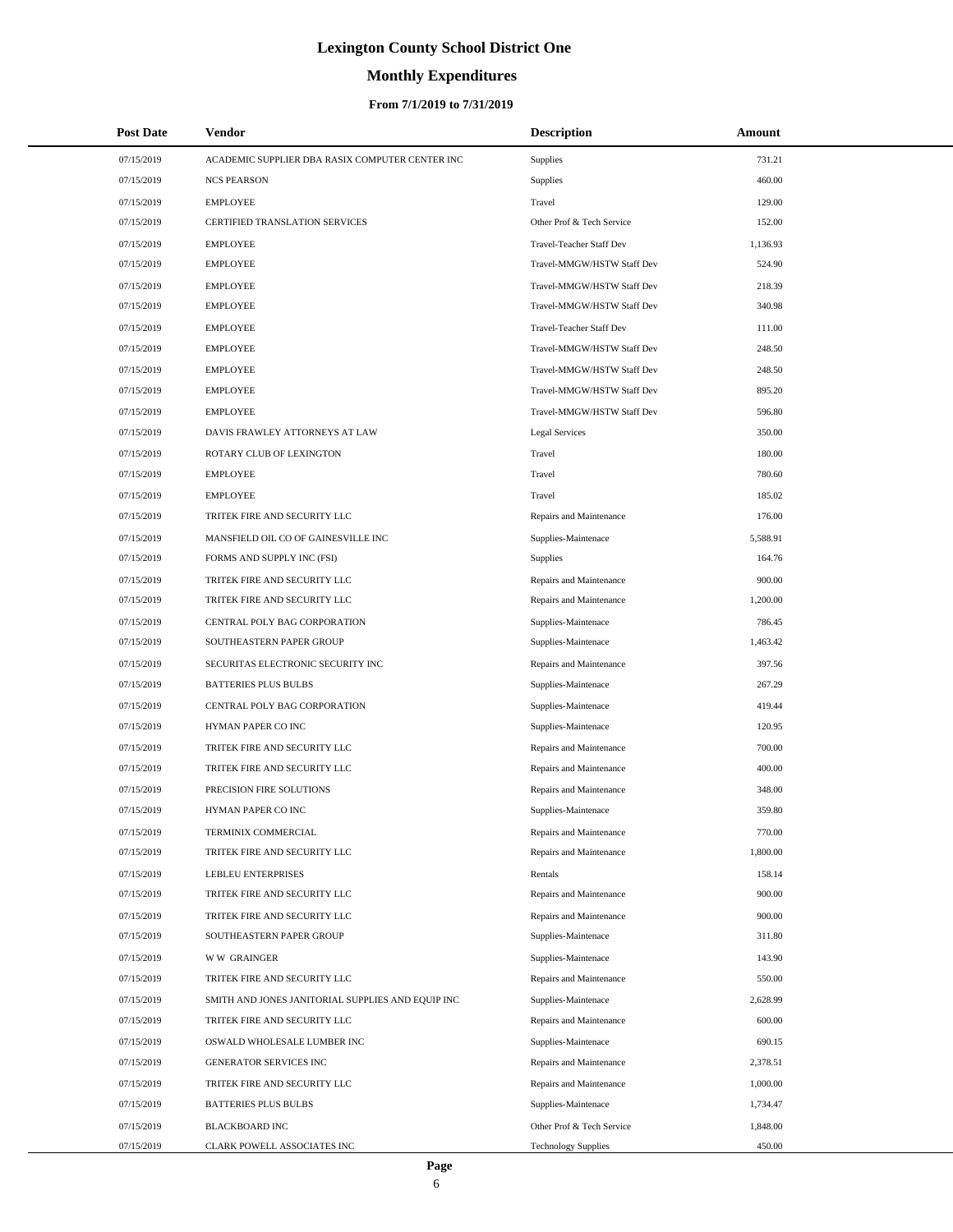# **Monthly Expenditures**

#### **From 7/1/2019 to 7/31/2019**

| <b>Post Date</b> | Vendor                                            | <b>Description</b>         | Amount    |
|------------------|---------------------------------------------------|----------------------------|-----------|
| 07/15/2019       | CLARK POWELL ASSOCIATES INC                       | <b>Technology Supplies</b> | 2,878.89  |
| 07/15/2019       | CLARK POWELL ASSOCIATES INC                       | <b>Technology Supplies</b> | 1,520.00  |
| 07/15/2019       | TELCOM OF SOUTH CAROLINA INC                      | <b>Technology Supplies</b> | 330.00    |
| 07/15/2019       | CLARK POWELL ASSOCIATES INC                       | <b>Technology Supplies</b> | 110.00    |
| 07/15/2019       | PINE PRESS OF LEXINGTON INC                       | Supplies                   | 2,500.00  |
| 07/15/2019       | <b>SCHOOL SPECIALTY</b>                           | Supplies                   | 1,530.10  |
| 07/15/2019       | SC DEPARTMENT OF REVENUE (SALES TAX RETURN)       | <b>Technology Supplies</b> | 125.58    |
| 07/15/2019       | <b>SCHOOL HEALTH CORP</b>                         | <b>Technology Supplies</b> | 1,794.00  |
| 07/15/2019       | <b>EMPLOYEE</b>                                   | Travel                     | 363.00    |
| 07/15/2019       | <b>EMPLOYEE</b>                                   | Travel                     | 363.00    |
| 07/15/2019       | <b>EMPLOYEE</b>                                   | Travel                     | 195.15    |
| 07/15/2019       | <b>EMPLOYEE</b>                                   | Travel                     | 334.50    |
| 07/15/2019       | COMPUTER DESIGN CONSULTING SERVICE LLC            | Printing and Binding       | 1,325.73  |
| 07/15/2019       | CLAY KING COM INC                                 | Supplies                   | 3,444.33  |
| 07/15/2019       | EAI (ERIC ARMIN INC)                              | Supplies                   | 3,981.77  |
| 07/15/2019       | <b>NASCO</b>                                      | Supplies                   | 1,638.74  |
| 07/15/2019       | SC DEPARTMENT OF REVENUE (SALES TAX RETURN)       | Supplies                   | 102.34    |
| 07/15/2019       | <b>WENGER CORP</b>                                | Supplies                   | 57,789.63 |
| 07/15/2019       | SOUTHEASTERN PAPER GROUP                          | Supplies-Maintenace        | 7,120.04  |
| 07/15/2019       | TROXELL COMMUNICATIONS INC                        | <b>Technology Supplies</b> | 1,916.37  |
| 07/15/2019       | <b>SCHOOL SPECIALTY</b>                           | Pupil Activity             | 123.99    |
| 07/15/2019       | <b>BSN SPORTS</b>                                 | Pupil Activity             | 1,404.38  |
| 07/15/2019       | CAMP OF CHAMPIONS PRESBYTERIAN COLLEGE            | Pupil Activity             | 560.00    |
| 07/15/2019       | <b>BSN SPORTS</b>                                 | Pupil Activity             | 642.00    |
| 07/15/2019       | MIDLANDS SPECIAL NEEDS FOUNDATION                 | Pupil Activity             | 3,000.00  |
| 07/15/2019       | DELL COMPUTERS                                    | Pupil Activity             | 274.99    |
| 07/16/2019       | <b>SCHOOL SPECIALTY</b>                           | Supplies                   | 251.61    |
| 07/16/2019       | <b>SCHOOL SPECIALTY</b>                           | Supplies                   | 214.05    |
| 07/16/2019       | <b>SCHOOL SPECIALTY</b>                           | Supplies                   | 1,063.37  |
| 07/16/2019       | HOUGHTON MIFFLIN HARCOURT PUBLISHING CO           | Supplies                   | 107.25    |
| 07/16/2019       | ROCHESTER 100 INC                                 | Supplies                   | 945.00    |
| 07/16/2019       | SCHOOL SPECIALTY                                  | Supplies                   | 506.89    |
| 07/16/2019       | SCHOOL SPECIALTY                                  | Supplies                   | 139.08    |
| 07/16/2019       | SCHOOL SPECIALTY                                  | Supplies                   | 767.19    |
| 07/16/2019       | EL EDUCATION INC                                  | Inst Prog Improvement      | 7,100.00  |
| 07/16/2019       | FORMS AND SUPPLY INC (FSI)                        | Supplies                   | 2,180.27  |
| 07/16/2019       | <b>SCHOOL SPECIALTY</b>                           | Supplies                   | 259.28    |
| 07/16/2019       | FORMS AND SUPPLY INC (FSI)                        | Supplies                   | 146.38    |
| 07/16/2019       | SOUTHEASTERN PAPER GROUP                          | Supplies-Maintenace        | 1,016.61  |
| 07/16/2019       | CENTRAL POLY BAG CORPORATION                      | Supplies-Maintenace        | 524.30    |
| 07/16/2019       | CENTRAL POLY BAG CORPORATION                      | Supplies-Maintenace        | 629.16    |
| 07/16/2019       | SMITH AND JONES JANITORIAL SUPPLIES AND EQUIP INC | Supplies-Maintenace        | 160.50    |
| 07/16/2019       | SOUTHEASTERN PAPER GROUP                          | Supplies-Maintenace        | 770.40    |
| 07/16/2019       | SOUTHEASTERN PAPER GROUP                          | Supplies-Maintenace        | 1,155.60  |
| 07/16/2019       | SOUTHEASTERN PAPER GROUP                          | Supplies-Maintenace        | 1,463.49  |
| 07/16/2019       | CENTRAL POLY BAG CORPORATION                      | Supplies-Maintenace        | 1,270.63  |
| 07/16/2019       | SOUTHEASTERN PAPER GROUP                          | Supplies-Maintenace        | 1,382.71  |
| 07/16/2019       | CENTRAL POLY BAG CORPORATION                      | Supplies-Maintenace        | 262.15    |

 $\overline{a}$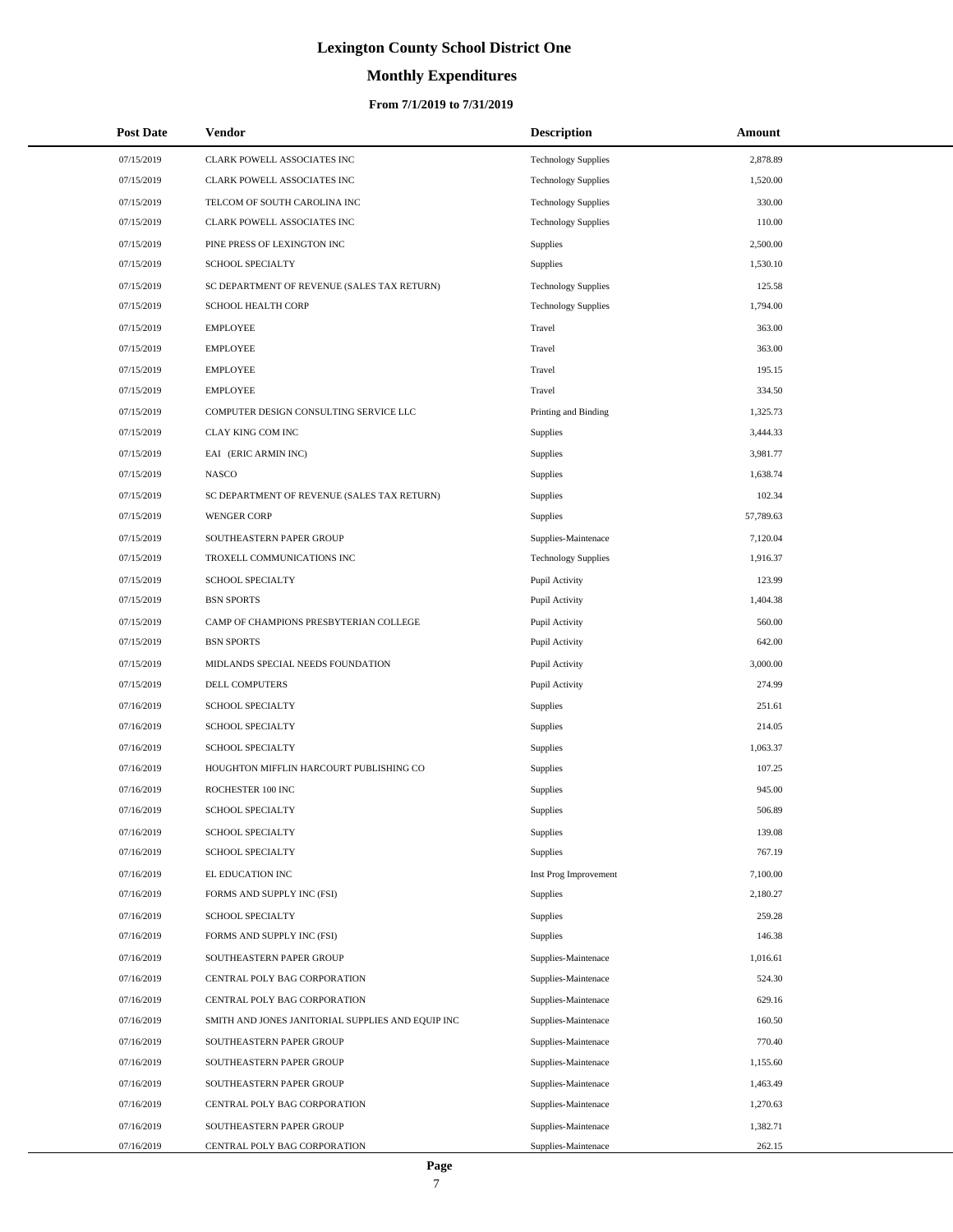# **Monthly Expenditures**

#### **From 7/1/2019 to 7/31/2019**

| <b>Post Date</b> | Vendor                                   | <b>Description</b>         | Amount     |
|------------------|------------------------------------------|----------------------------|------------|
| 07/16/2019       | SOUTHEASTERN PAPER GROUP                 | Supplies-Maintenace        | 607.92     |
| 07/16/2019       | CENTRAL POLY BAG CORPORATION             | Supplies-Maintenace        | 262.15     |
| 07/16/2019       | SOUTHEASTERN PAPER GROUP                 | Supplies-Maintenace        | 1,182.41   |
| 07/16/2019       | SOUTHEASTERN PAPER GROUP                 | Supplies-Maintenace        | 1,902.95   |
| 07/16/2019       | CENTRAL POLY BAG CORPORATION             | Supplies-Maintenace        | 629.16     |
| 07/16/2019       | SOUTHEASTERN PAPER GROUP                 | Supplies-Maintenace        | 801.22     |
| 07/16/2019       | CENTRAL POLY BAG CORPORATION             | Supplies-Maintenace        | 524.30     |
| 07/16/2019       | CONSOLIDATED ELECTRICAL DISTRIBUTORS INC | Supplies-Maintenace        | 2,499.52   |
| 07/16/2019       | SOUTHEASTERN PAPER GROUP                 | Supplies-Maintenace        | 1,048.87   |
| 07/16/2019       | FORMS AND SUPPLY INC (FSI)               | Supplies                   | 337.01     |
| 07/16/2019       | <b>COMPORIUM</b>                         | Communication              | 6,124.27   |
| 07/16/2019       | <b>COMPORIUM</b>                         | Communication              | 5,401.32   |
| 07/16/2019       | TROXELL COMMUNICATIONS INC               | <b>Technology Supplies</b> | 307.09     |
| 07/16/2019       | <b>COMPORIUM</b>                         | Communication              | 1,751.11   |
| 07/16/2019       | <b>COMPORIUM</b>                         | Communication              | 3,397.85   |
| 07/16/2019       | <b>COMPORIUM</b>                         | Communication              | 1,845.75   |
| 07/16/2019       | <b>COMPORIUM</b>                         | Communication              | 2,611.39   |
| 07/16/2019       | <b>COMPORIUM</b>                         | Communication              | 1,919.35   |
| 07/16/2019       | <b>COMPORIUM</b>                         | Communication              | 1,123.28   |
| 07/16/2019       | <b>COMPORIUM</b>                         | Communication              | 2,432.97   |
| 07/16/2019       | <b>COMPORIUM</b>                         | Communication              | 1,834.93   |
| 07/16/2019       | <b>COMPORIUM</b>                         | Communication              | 1,819.44   |
| 07/16/2019       | <b>COMPORIUM</b>                         | Communication              | 1,917.54   |
| 07/16/2019       | <b>COMPORIUM</b>                         | Communication              | 1,966.75   |
| 07/16/2019       | <b>COMPORIUM</b>                         | Communication              | 2,029.15   |
| 07/16/2019       | <b>COMPORIUM</b>                         | Communication              | 2,649.00   |
| 07/16/2019       | <b>COMPORIUM</b>                         | Communication              | 4,812.20   |
| 07/16/2019       | <b>COMPORIUM</b>                         | Communication              | 2,171.95   |
| 07/16/2019       | <b>COMPORIUM</b>                         | Communication              | 2,215.55   |
| 07/16/2019       | <b>COMPORIUM</b>                         | Communication              | 2,144.00   |
| 07/16/2019       | <b>COMPORIUM</b>                         | Communication              | 2,123.77   |
| 07/16/2019       | <b>COMPORIUM</b>                         | Communication              | 2,274.02   |
| 07/16/2019       | <b>COMPORIUM</b>                         | Communication              | 2,707.06   |
| 07/16/2019       | <b>COMPORIUM</b>                         | Communication              | 2,209.98   |
| 07/16/2019       | <b>COMPORIUM</b>                         | Communication              | 2,262.75   |
| 07/16/2019       | <b>COMPORIUM</b>                         | Communication              | 2,103.79   |
| 07/16/2019       | <b>COMPORIUM</b>                         | Communication              | 1,723.34   |
| 07/16/2019       | <b>COMPORIUM</b>                         | Communication              | 1,698.29   |
| 07/16/2019       | <b>COMPORIUM</b>                         | Communication              | 1,918.11   |
| 07/16/2019       | <b>COMPORIUM</b>                         | Communication              | 2,213.01   |
| 07/16/2019       | <b>COMPORIUM</b>                         | Communication              | 2,454.37   |
| 07/16/2019       | <b>COMPORIUM</b>                         | Communication              | 6,334.46   |
| 07/16/2019       | <b>CAMCOR</b>                            | <b>Technology Supplies</b> | 1,043.63   |
| 07/16/2019       | <b>COMPORIUM</b>                         | Communication              | 2,683.42   |
| 07/16/2019       | <b>COMPORIUM</b>                         | Communication              | 470.21     |
| 07/16/2019       | DATA MANAGEMENT INC                      | Software Renewal/Agreemen  | 144,450.00 |
| 07/16/2019       | <b>CAROLINA TESOL</b>                    | Travel                     | 740.00     |
| 07/16/2019       | DODGE LEARNING RESOURCES                 | Supplies                   | 447.55     |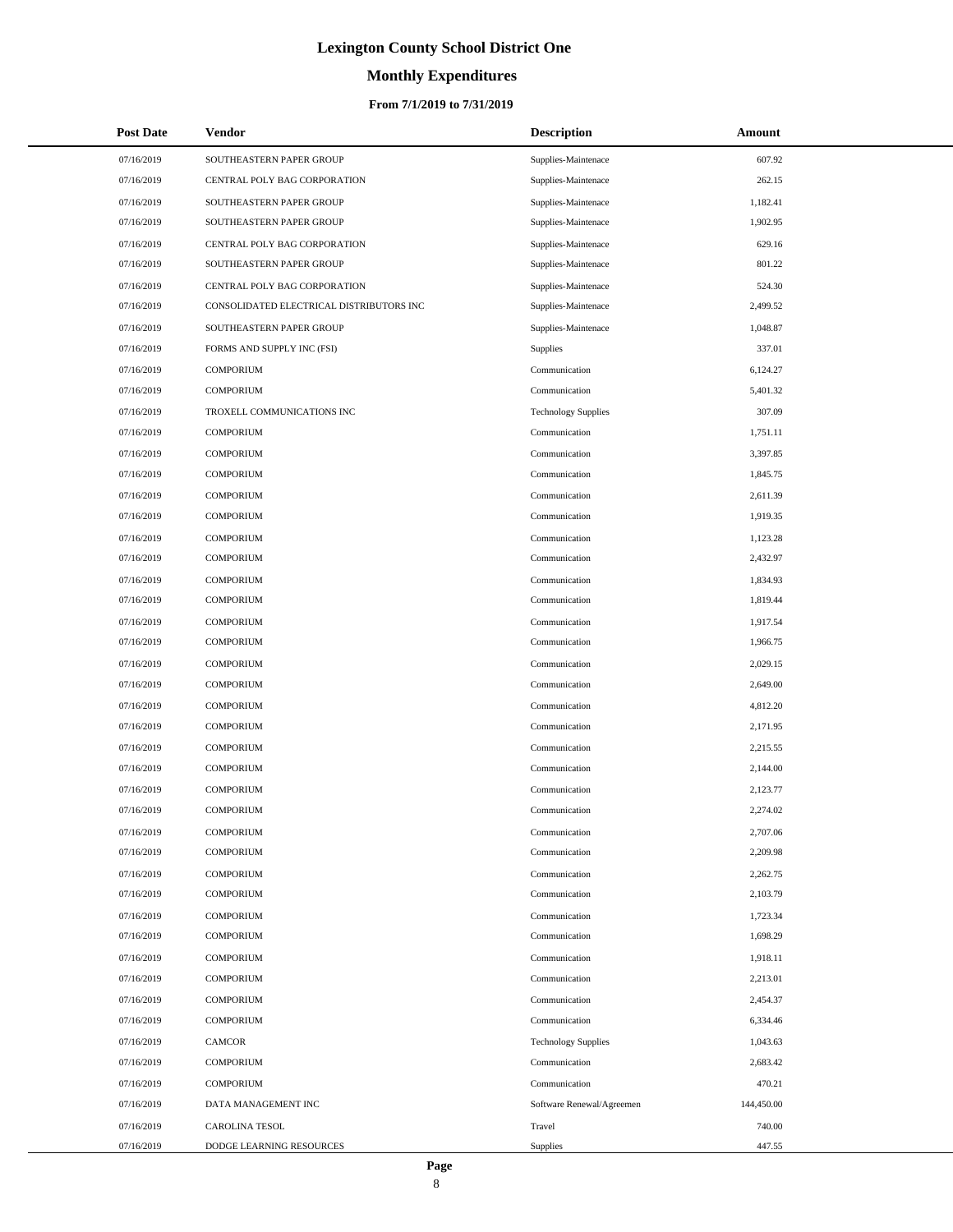#### **Monthly Expenditures**

#### **From 7/1/2019 to 7/31/2019**

| <b>Post Date</b> | <b>Vendor</b>                         | <b>Description</b>         | Amount    |
|------------------|---------------------------------------|----------------------------|-----------|
| 07/16/2019       | FORMS AND SUPPLY INC (FSI)            | Supplies                   | 160.15    |
| 07/16/2019       | <b>SCHOOL SPECIALTY</b>               | Pupil Activity             | 211.90    |
| 07/16/2019       | ROCHESTER 100 INC                     | Pupil Activity             | 1,009.25  |
| 07/16/2019       | <b>SCHOOL SPECIALTY</b>               | Pupil Activity             | 125.28    |
| 07/16/2019       | MODERN TURF INC                       | Pupil Activity             | 931.66    |
| 07/17/2019       | <b>SCHOOL SPECIALTY</b>               | Supplies                   | 146.61    |
| 07/17/2019       | <b>SCHOOL SPECIALTY</b>               | Supplies                   | $-8.22$   |
| 07/17/2019       | <b>SCHOOL SPECIALTY</b>               | Supplies                   | 649.79    |
| 07/17/2019       | <b>SCHOOL SPECIALTY</b>               | Supplies                   | 397.79    |
| 07/17/2019       | <b>SCHOOL SPECIALTY</b>               | Supplies                   | 138.36    |
| 07/17/2019       | <b>SCHOOL SPECIALTY</b>               | Supplies                   | 116.17    |
| 07/17/2019       | <b>SCHOOL SPECIALTY</b>               | Supplies                   | 1,854.22  |
| 07/17/2019       | <b>SCHOOL SPECIALTY</b>               | Supplies                   | 501.30    |
| 07/17/2019       | ROCHESTER 100 INC                     | Supplies                   | 130.00    |
| 07/17/2019       | SOUTHEASTERN PAPER GROUP              | Supplies-Maintenace        | 303.71    |
| 07/17/2019       | SOUTHEASTERN PAPER GROUP              | Supplies-Maintenace        | 319.86    |
| 07/17/2019       | SECURITAS ELECTRONIC SECURITY INC     | Repairs and Maintenance    | 371.88    |
| 07/17/2019       | SOUTHEASTERN PAPER GROUP              | Supplies-Maintenace        | 151.85    |
| 07/17/2019       | PINE PRESS OF LEXINGTON INC           | Printing and Binding       | 378.94    |
| 07/17/2019       | <b>CAMCOR</b>                         | <b>Technology Supplies</b> | 195.39    |
| 07/17/2019       | MONOPRICE.COM                         | <b>Technology Supplies</b> | 417.30    |
| 07/17/2019       | <b>CAMCOR</b>                         | <b>Technology Supplies</b> | 141.55    |
| 07/17/2019       | JENKINS HANCOCK AND SIDES             | Building                   | 1,072.00  |
| 07/17/2019       | JENKINS HANCOCK AND SIDES             | Building                   | 22,438.08 |
| 07/17/2019       | JENKINS HANCOCK AND SIDES             | Building                   | 2,662.08  |
| 07/17/2019       | <b>COMPORIUM</b>                      | Communication              | 618.41    |
| 07/17/2019       | BORDEN DAIRY CO OF SC LLC             | Food-summer Feeding        | 122.98    |
| 07/17/2019       | SENN BROTHERS INC                     | Food-summer Feeding        | 800.90    |
| 07/17/2019       | <b>US FOODS</b>                       | Food-summer Feeding        | 984.23    |
| 07/17/2019       | <b>US FOODS</b>                       | Supplies                   | 186.84    |
| 07/17/2019       | BORDEN DAIRY CO OF SC LLC             | Food-summer Feeding        | 2,522.67  |
| 07/17/2019       | SENN BROTHERS INC                     | Food-summer Feeding        | 3,525.20  |
| 07/17/2019       | <b>US FOODS</b>                       | Food-summer Feeding        | 7,627.87  |
| 07/17/2019       | BORDEN DAIRY CO OF SC LLC             | Food-summer Feeding        | 102.57    |
| 07/17/2019       | SENN BROTHERS INC                     | Food-summer Feeding        | 653.45    |
| 07/17/2019       | <b>US FOODS</b>                       | Food-summer Feeding        | 1,126.20  |
| 07/17/2019       | BORDEN DAIRY CO OF SC LLC             | Food-summer Feeding        | 328.10    |
| 07/17/2019       | SENN BROTHERS INC                     | Food-summer Feeding        | 557.20    |
| 07/17/2019       | <b>US FOODS</b>                       | Food-summer Feeding        | 1,512.05  |
| 07/17/2019       | BORDEN DAIRY CO OF SC LLC             | Food-summer Feeding        | 123.14    |
| 07/17/2019       | SENN BROTHERS INC                     | Food-summer Feeding        | 969.35    |
| 07/17/2019       | <b>US FOODS</b>                       | Food-summer Feeding        | 1,742.30  |
| 07/17/2019       | SWEETWATER MUSIC EDUCATION TECHNOLOGY | Pupil Activity             | 853.86    |
| 07/17/2019       | <b>SCHOOL SPECIALTY</b>               | Pupil Activity             | 124.78    |
| 07/17/2019       | <b>SCHOOL SPECIALTY</b>               | Pupil Activity             | 358.90    |
| 07/17/2019       | <b>HUDL</b>                           | Pupil Activity             | 1,605.00  |
| 07/17/2019       | VOLUNTEER COLLECTIBLES                | Pupil Activity             | 419.00    |
| 07/17/2019       | <b>BSN SPORTS</b>                     | Pupil Activity             | 671.96    |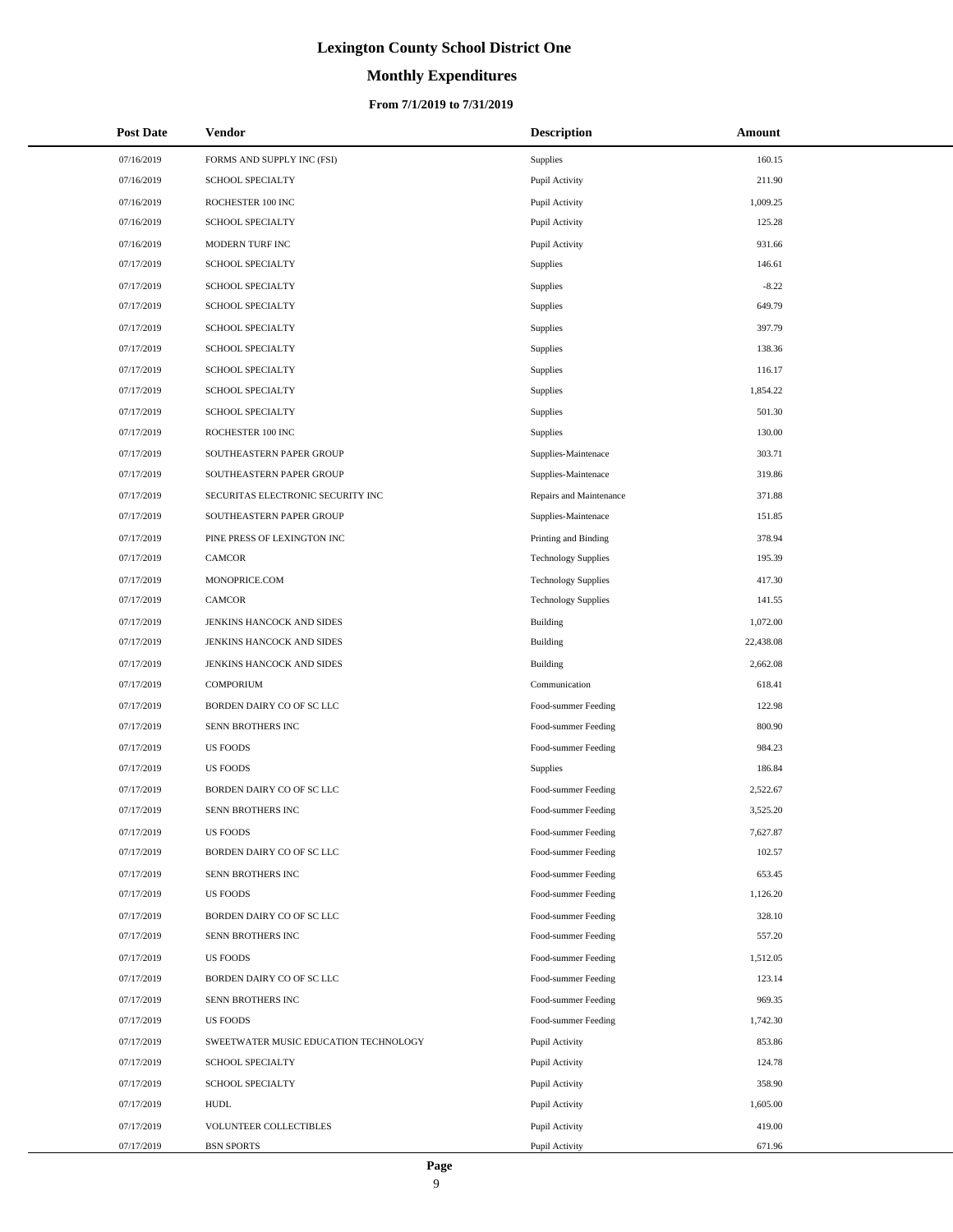# **Monthly Expenditures**

#### **From 7/1/2019 to 7/31/2019**

| <b>Post Date</b> | Vendor                                          | <b>Description</b>      | Amount    |
|------------------|-------------------------------------------------|-------------------------|-----------|
| 07/18/2019       | <b>SCHOOL SPECIALTY</b>                         | <b>Supplies</b>         | 225.21    |
| 07/18/2019       | <b>SCHOOL SPECIALTY</b>                         | Supplies                | 260.71    |
| 07/18/2019       | FORMS AND SUPPLY INC (FSI)                      | Supplies                | 243.61    |
| 07/18/2019       | <b>SCHOOL SPECIALTY</b>                         | <b>Supplies</b>         | 124.80    |
| 07/18/2019       | <b>SCHOOL SPECIALTY</b>                         | Supplies                | 275.77    |
| 07/18/2019       | BLICK ART MATERIALS LLC                         | Supplies                | 133.26    |
| 07/18/2019       | MEBA (MIDLANDS EDUCATION AND BUSINESS ALLIANCE) | Dues and Fees           | 38,000.00 |
| 07/18/2019       | <b>SCHOOL SPECIALTY</b>                         | <b>Supplies</b>         | 130.53    |
| 07/18/2019       | <b>DOMINION ENERGY</b>                          | <b>Public Utilities</b> | 299.30    |
| 07/18/2019       | <b>DOMINION ENERGY</b>                          | <b>Public Utilities</b> | 831.29    |
| 07/18/2019       | SOUTHEASTERN PAPER GROUP                        | Supplies-Maintenace     | 534.14    |
| 07/18/2019       | <b>DOMINION ENERGY</b>                          | <b>Public Utilities</b> | 448.33    |
| 07/18/2019       | <b>DOMINION ENERGY</b>                          | <b>Public Utilities</b> | 12,167.57 |
| 07/18/2019       | <b>DOMINION ENERGY</b>                          | <b>Public Utilities</b> | 10,111.09 |
| 07/18/2019       | <b>DOMINION ENERGY</b>                          | <b>Public Utilities</b> | 24,521.01 |
| 07/18/2019       | <b>DOMINION ENERGY</b>                          | <b>Public Utilities</b> | 11,963.87 |
| 07/18/2019       | <b>DOMINION ENERGY</b>                          | <b>Public Utilities</b> | 8,979.33  |
| 07/18/2019       | SOUTHEASTERN PAPER GROUP                        | Supplies-Maintenace     | 239.92    |
| 07/18/2019       | <b>DOMINION ENERGY</b>                          | <b>Public Utilities</b> | 9,888.32  |
| 07/18/2019       | SOUTHEASTERN PAPER GROUP                        | Supplies-Maintenace     | 1,227.83  |
| 07/18/2019       | <b>DOMINION ENERGY</b>                          | <b>Public Utilities</b> | 41,849.71 |
| 07/18/2019       | <b>DOMINION ENERGY</b>                          | <b>Public Utilities</b> | 8,938.29  |
| 07/18/2019       | <b>DOMINION ENERGY</b>                          | <b>Public Utilities</b> | 11,719.94 |
| 07/18/2019       | HYMAN PAPER CO INC                              | Supplies-Maintenace     | 114.79    |
| 07/18/2019       | SOUTHEASTERN PAPER GROUP                        | Supplies-Maintenace     | 151.85    |
| 07/18/2019       | <b>DOMINION ENERGY</b>                          | <b>Public Utilities</b> | 16,282.46 |
| 07/18/2019       | <b>DOMINION ENERGY</b>                          | <b>Public Utilities</b> | 7,142.71  |
| 07/18/2019       | <b>DOMINION ENERGY</b>                          | <b>Public Utilities</b> | 2.691.78  |
| 07/18/2019       | CENTRAL POLY BAG CORPORATION                    | Supplies-Maintenace     | 262.15    |
| 07/18/2019       | HYMAN PAPER CO INC                              | Supplies-Maintenace     | 545.39    |
| 07/18/2019       | <b>DOMINION ENERGY</b>                          | <b>Public Utilities</b> | 15,387.23 |
| 07/18/2019       | <b>DOMINION ENERGY</b>                          | <b>Public Utilities</b> | 12,432.86 |
| 07/18/2019       | <b>DOMINION ENERGY</b>                          | <b>Public Utilities</b> | 10,911.43 |
| 07/18/2019       | <b>DOMINION ENERGY</b>                          | <b>Public Utilities</b> | 10,464.01 |
| 07/18/2019       | <b>DOMINION ENERGY</b>                          | <b>Public Utilities</b> | 25,494.52 |
| 07/18/2019       | <b>DOMINION ENERGY</b>                          | <b>Public Utilities</b> | 70,303.43 |
| 07/18/2019       | <b>DOMINION ENERGY</b>                          | <b>Public Utilities</b> | 10,013.51 |
| 07/18/2019       | <b>DOMINION ENERGY</b>                          | <b>Public Utilities</b> | 190.85    |
| 07/18/2019       | MEBA (MIDLANDS EDUCATION AND BUSINESS ALLIANCE) | Inst Prog Improvement   | 8,070.50  |
| 07/18/2019       | PINE PRESS OF LEXINGTON INC                     | Pupil Activity          | 769.40    |
| 07/18/2019       | CASH                                            | Pupil Activity          | 300.00    |
| 07/18/2019       | SCHOOL SPECIALTY                                | Pupil Activity          | 570.36    |
| 07/18/2019       | SC ATHLETIC COACHES ASSOCIATION                 | Pupil Activity          | 537.00    |
| 07/18/2019       | SC HIGH SCHOOL LEAGUE                           | Pupil Activity          | 735.00    |
| 07/18/2019       | <b>BYRNES HIGH SCHOOL</b>                       | Pupil Activity          | 200.00    |
| 07/22/2019       | CAROLINA OFFICE EQUIPMENT                       | <b>Supplies</b>         | 468.66    |
| 07/22/2019       | <b>SCHOOL SPECIALTY</b>                         | Supplies                | 140.83    |
| 07/22/2019       | <b>SCHOOL SPECIALTY</b>                         | Supplies                | 104.29    |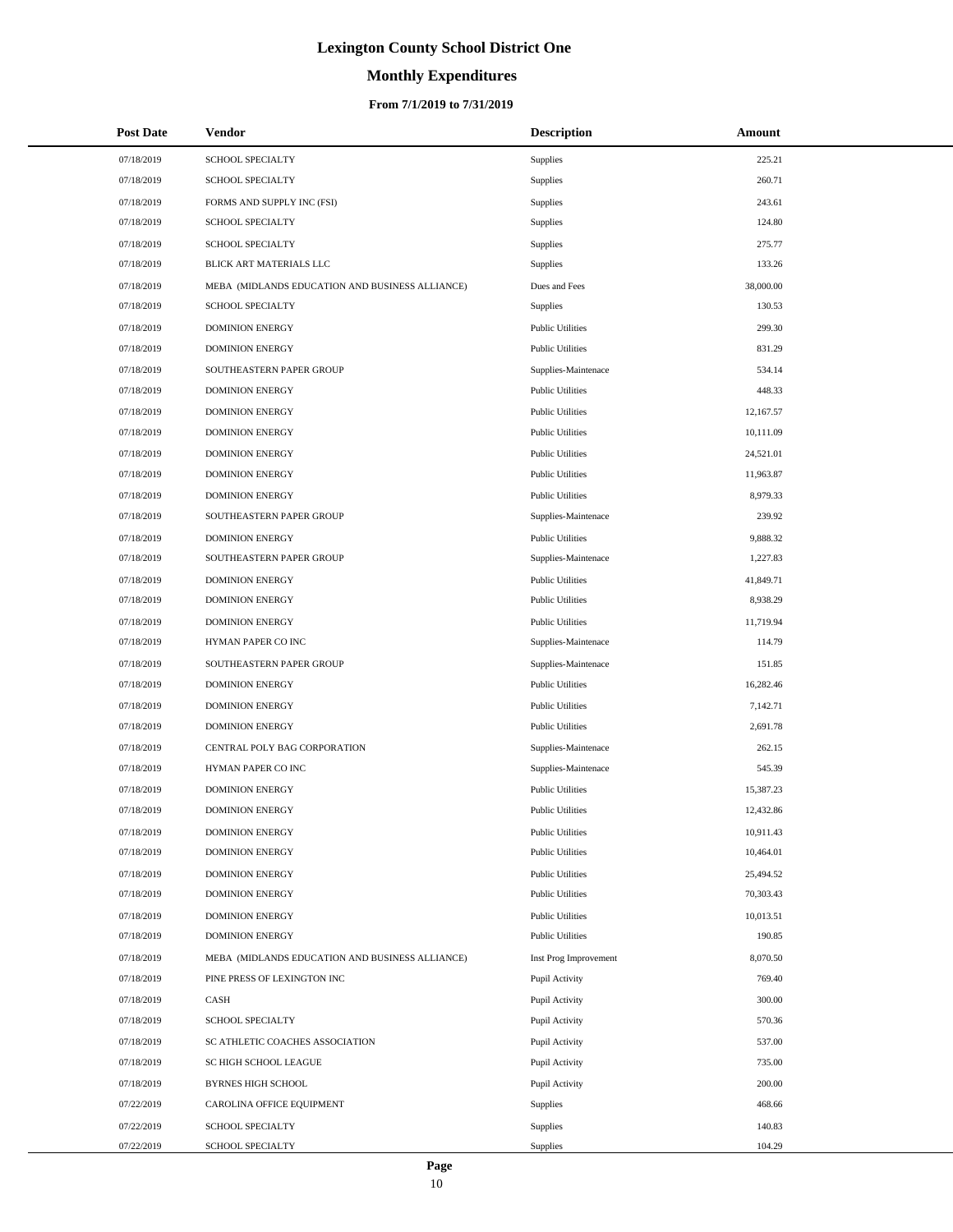# **Monthly Expenditures**

#### **From 7/1/2019 to 7/31/2019**

| <b>Post Date</b> | Vendor                                            | <b>Description</b>         | Amount       |
|------------------|---------------------------------------------------|----------------------------|--------------|
| 07/22/2019       | FORMS AND SUPPLY INC (FSI)                        | <b>Supplies</b>            | 1,955.31     |
| 07/22/2019       | SCHOOL SPECIALTY                                  | Supplies                   | 549.10       |
| 07/22/2019       | PIONEER VALLEY BOOKS                              | <b>Supplies</b>            | 1,526.03     |
| 07/22/2019       | FORMS AND SUPPLY INC (FSI)                        | Supplies                   | 334.67       |
| 07/22/2019       | <b>CAMCOR</b>                                     | <b>Technology Supplies</b> | 283.13       |
| 07/22/2019       | FORMS AND SUPPLY INC (FSI)                        | Supplies                   | 1,321.29     |
| 07/22/2019       | FORMS AND SUPPLY INC (FSI)                        | Supplies                   | 2,521.78     |
| 07/22/2019       | SCHOOL SPECIALTY                                  | Supplies                   | 1,516.63     |
| 07/22/2019       | ENTERPRISE LEASING COMPANY SOUTHEAST              | Travel                     | 457.46       |
| 07/22/2019       | GBC NATIONAL SERVICE DEPT DBA ACCO BRANDS USA LLC | Repairs and Maintenance    | 505.21       |
| 07/22/2019       | SCHOOL SPECIALTY                                  | <b>Supplies</b>            | 181.04       |
| 07/22/2019       | ON TRACK PRESS                                    | Inst Prog Improvement      | 4,800.00     |
| 07/22/2019       | SWEET MAGNOLIAS CATERING                          | Other Objects              | 182.97       |
| 07/22/2019       | THE OFFICE PAL INC                                | Supplies                   | 460.91       |
| 07/22/2019       | SOUTHEASTERN PAPER GROUP                          | Supplies-Maintenace        | 308.16       |
| 07/22/2019       | A Z LAWN MOWER PARTS                              | Supplies-Maintenace        | 243.94       |
| 07/22/2019       | DADE PAPER CO                                     | Supplies-Maintenace        | 396.44       |
| 07/22/2019       | HYMAN PAPER CO INC                                | Supplies-Maintenace        | 144.45       |
| 07/22/2019       | <b>WW GRAINGER</b>                                | Supplies-Maintenace        | 589.91       |
| 07/22/2019       | DADE PAPER CO                                     | Supplies-Maintenace        | 566.89       |
| 07/22/2019       | <b>INTERSTATE SOLUTIONS</b>                       | Supplies-Maintenace        | 248.24       |
| 07/22/2019       | <b>INTERSTATE SOLUTIONS</b>                       | Supplies-Maintenace        | 124.12       |
| 07/22/2019       | <b>WW GRAINGER</b>                                | Supplies-Maintenace        | 134.17       |
| 07/22/2019       | CENTRAL POLY BAG CORPORATION                      | Supplies-Maintenace        | 734.02       |
| 07/22/2019       | <b>INTERSTATE SOLUTIONS</b>                       | Supplies-Maintenace        | 124.12       |
| 07/22/2019       | CENTRAL POLY BAG CORPORATION                      | Supplies-Maintenace        | 660.62       |
| 07/22/2019       | HYMAN PAPER CO INC                                | Supplies-Maintenace        | 100.79       |
| 07/22/2019       | <b>INTERSTATE SOLUTIONS</b>                       | Supplies-Maintenace        | 312.65       |
| 07/22/2019       | <b>A Z LAWN MOWER PARTS</b>                       | Supplies-Maintenace        | 299.56       |
| 07/22/2019       | CITY ELECTRIC SUPPLY CO                           | Supplies-Maintenace        | 101.63       |
| 07/22/2019       | MIDCAROLINA ELEC COOP INC                         | <b>Public Utilities</b>    | 54,646.00    |
| 07/22/2019       | CITY ELECTRIC SUPPLY CO                           | Supplies-Maintenace        | 101.63       |
| 07/22/2019       | INTERSTATE SOLUTIONS                              | Supplies-Maintenace        | 186.18       |
| 07/22/2019       | CITY ELECTRIC SUPPLY CO                           | Supplies-Maintenace        | 2,364.70     |
| 07/22/2019       | <b>INTERSTATE SOLUTIONS</b>                       | Supplies-Maintenace        | 124.12       |
| 07/22/2019       | SOUTHEASTERN PAPER GROUP                          | Supplies-Maintenace        | 854.63       |
| 07/22/2019       | <b>CARTS PLUS</b>                                 | Supplies-Maintenace        | 310.25       |
| 07/22/2019       | MIDCAROLINA ELEC COOP INC                         | <b>Public Utilities</b>    | 2,295.00     |
| 07/22/2019       | CARLOS D HARRIS DBA CDH TRANSLATIONS              | Other Prof & Tech Service  | 210.00       |
| 07/22/2019       | ACADEMIC SUPPLIER DBA RASIX COMPUTER CENTER INC   | <b>Supplies</b>            | 724.68       |
| 07/22/2019       | <b>EMPLOYEE</b>                                   | Travel                     | 331.40       |
| 07/22/2019       | NATIONAL PAIDEIA CENTER                           | Inst Prog Improvement      | 3,000.00     |
| 07/22/2019       | DADE PAPER CO                                     | Supplies-Maintenace        | 1,020.14     |
| 07/22/2019       | CONTRACT CONSTRUCTION INC                         | <b>Building</b>            | 1,160,803.24 |
| 07/22/2019       | LS3P ASSOCIATED LTD                               | <b>Building</b>            | 13,205.40    |
| 07/22/2019       | AOS SPECIALTY CONTRACTORS INC                     | <b>Building</b>            | 1,922.96     |
| 07/22/2019       | AOS SPECIALTY CONTRACTORS INC                     | <b>Building</b>            | 6,097.83     |
| 07/22/2019       | AOS SPECIALTY CONTRACTORS INC                     | Building                   | 10,868.64    |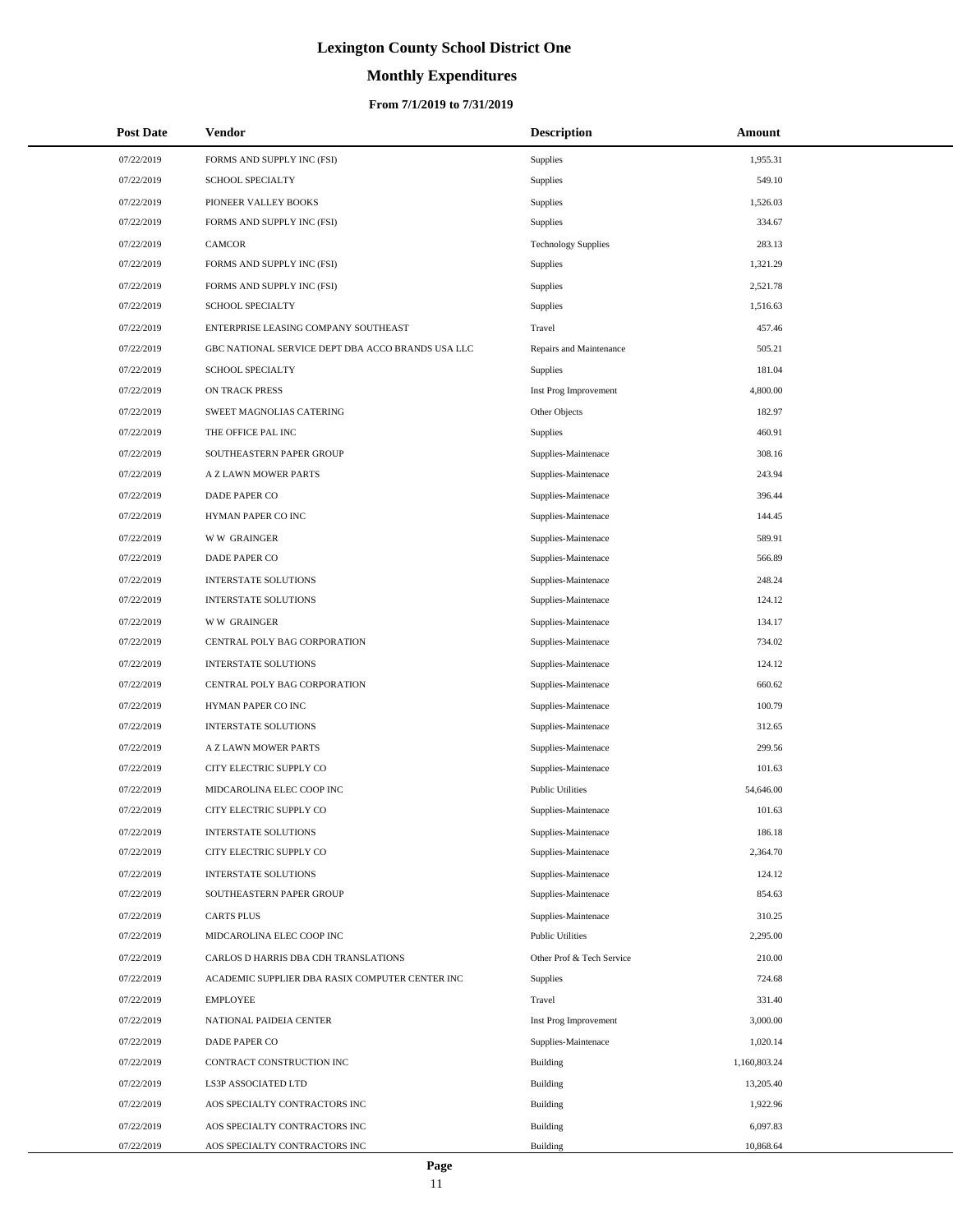# **Monthly Expenditures**

#### **From 7/1/2019 to 7/31/2019**

| <b>Post Date</b> | Vendor                                            | <b>Description</b>         | Amount      |
|------------------|---------------------------------------------------|----------------------------|-------------|
| 07/22/2019       | AOS SPECIALTY CONTRACTORS INC                     | <b>Building</b>            | $-2,336.47$ |
| 07/22/2019       | AOS SPECIALTY CONTRACTORS INC                     | <b>Building</b>            | 1,043.03    |
| 07/22/2019       | KURTZ BROS DBA BENDER BURKOT                      | Pupil Activity             | 411.60      |
| 07/22/2019       | CENGAGE LEARNING                                  | Pupil Activity             | 1,383.53    |
| 07/22/2019       | ROCHESTER 100 INC                                 | Pupil Activity             | 1,413.00    |
| 07/22/2019       | ROCHESTER 100 INC                                 | Pupil Activity             | 1,147.50    |
| 07/22/2019       | SC ATHLETIC COACHES ASSOCIATION                   | Pupil Activity             | 185.00      |
| 07/22/2019       | BEAR CREEK PRINTING LLC                           | Pupil Activity             | 107.24      |
| 07/23/2019       | <b>WW GRAINGER</b>                                | Supplies-Maintenace        | 589.91      |
| 07/23/2019       | <b>WW GRAINGER</b>                                | Supplies-Maintenace        | 134.17      |
| 07/24/2019       | SCHOOL SPECIALTY                                  | Supplies                   | 319.70      |
| 07/24/2019       | ROCHESTER 100 INC                                 | Supplies                   | 931.50      |
| 07/24/2019       | SCHOOL SPECIALTY                                  | Supplies                   | 554.20      |
| 07/24/2019       | <b>SCHOOL SPECIALTY</b>                           | Supplies                   | 618.42      |
| 07/24/2019       | SCHOOL SPECIALTY                                  | Supplies                   | 933.34      |
| 07/24/2019       | ROCHESTER 100 INC                                 | Supplies                   | 418.50      |
| 07/24/2019       | <b>SCHOOL SPECIALTY</b>                           | Supplies                   | 631.73      |
| 07/24/2019       | BLICK ART MATERIALS LLC                           | Supplies                   | 142.46      |
| 07/24/2019       | ACS SOUND AND LIGHTING                            | Supplies                   | 1,454.13    |
| 07/24/2019       | <b>SCHOOL SPECIALTY</b>                           | Supplies                   | 407.43      |
| 07/24/2019       | FORMS AND SUPPLY INC (FSI)                        | Supplies                   | 560.25      |
| 07/24/2019       | EL EDUCATION INC                                  | Inst Prog Improvement      | 8,650.00    |
| 07/24/2019       | WARDS NATURAL SCIENCE EST LLC                     | Supplies-Instruction       | 159.17      |
| 07/24/2019       | MUSIC THEATRE INTERNATIONAL                       | Supplies                   | 1,383.68    |
| 07/24/2019       | <b>EMPLOYEE</b>                                   | Travel                     | 121.80      |
| 07/24/2019       | SCHOOL NURSE SUPPLY INC                           | Supplies                   | 383.00      |
| 07/24/2019       | <b>EMPLOYEE</b>                                   | Travel-Teacher Staff Dev   | 390.50      |
| 07/24/2019       | <b>EMPLOYEE</b>                                   | Travel-MMGW/HSTW Staff Dev | 2,072.00    |
| 07/24/2019       | NASSP(NATIONAL ASSOC OF SECONDARY SCH PRINCIPALS) | Dues and Fees              | 215.00      |
| 07/24/2019       | ROTARY CLUB OF LEXINGTON                          | Dues and Fees              | 180.00      |
| 07/24/2019       | THE OFFICE PAL INC                                | <b>Supplies</b>            | 145.41      |
| 07/24/2019       | <b>BATES BROKERS INC</b>                          | Other Objects              | 277,516.00  |
| 07/24/2019       | CENTRAL POLY BAG CORPORATION                      | Supplies-Maintenace        | 1,524.75    |
| 07/24/2019       | DADE PAPER CO                                     | Supplies-Maintenace        | 1,944.64    |
| 07/24/2019       | HYMAN PAPER CO INC                                | Supplies-Maintenace        | 265.40      |
| 07/24/2019       | SOUTHEASTERN PAPER GROUP                          | Supplies-Maintenace        | 3,563.99    |
| 07/24/2019       | SUBURBAN PROPANE                                  | Energy                     | 184.34      |
| 07/24/2019       | <b>WW GRAINGER</b>                                | Supplies-Maintenace        | 118.56      |
| 07/24/2019       | TRANE COMPANY                                     | Supplies-Maintenace        | 841.13      |
| 07/24/2019       | DADE PAPER CO                                     | Supplies-Maintenace        | 1,321.45    |
| 07/24/2019       | CAROLINA MOTOR SERVICE INC                        | Repairs and Maintenance    | 1,931.51    |
| 07/24/2019       | DADE PAPER CO                                     | Supplies-Maintenace        | 1,133.77    |
| 07/24/2019       | CENTRAL POLY BAG CORPORATION                      | Supplies-Maintenace        | 1,016.50    |
| 07/24/2019       | DADE PAPER CO                                     | Supplies-Maintenace        | 1,889.62    |
| 07/24/2019       | HYMAN PAPER CO INC                                | Supplies-Maintenace        | 120.38      |
| 07/24/2019       | SMITH AND JONES JANITORIAL SUPPLIES AND EQUIP INC | Supplies-Maintenace        | 385.20      |
| 07/24/2019       | SOUTHEASTERN PAPER GROUP                          | Supplies-Maintenace        | 1,763.90    |
| 07/24/2019       | PINE PRESS OF LEXINGTON INC                       | Printing and Binding       | 707.49      |

 $\overline{a}$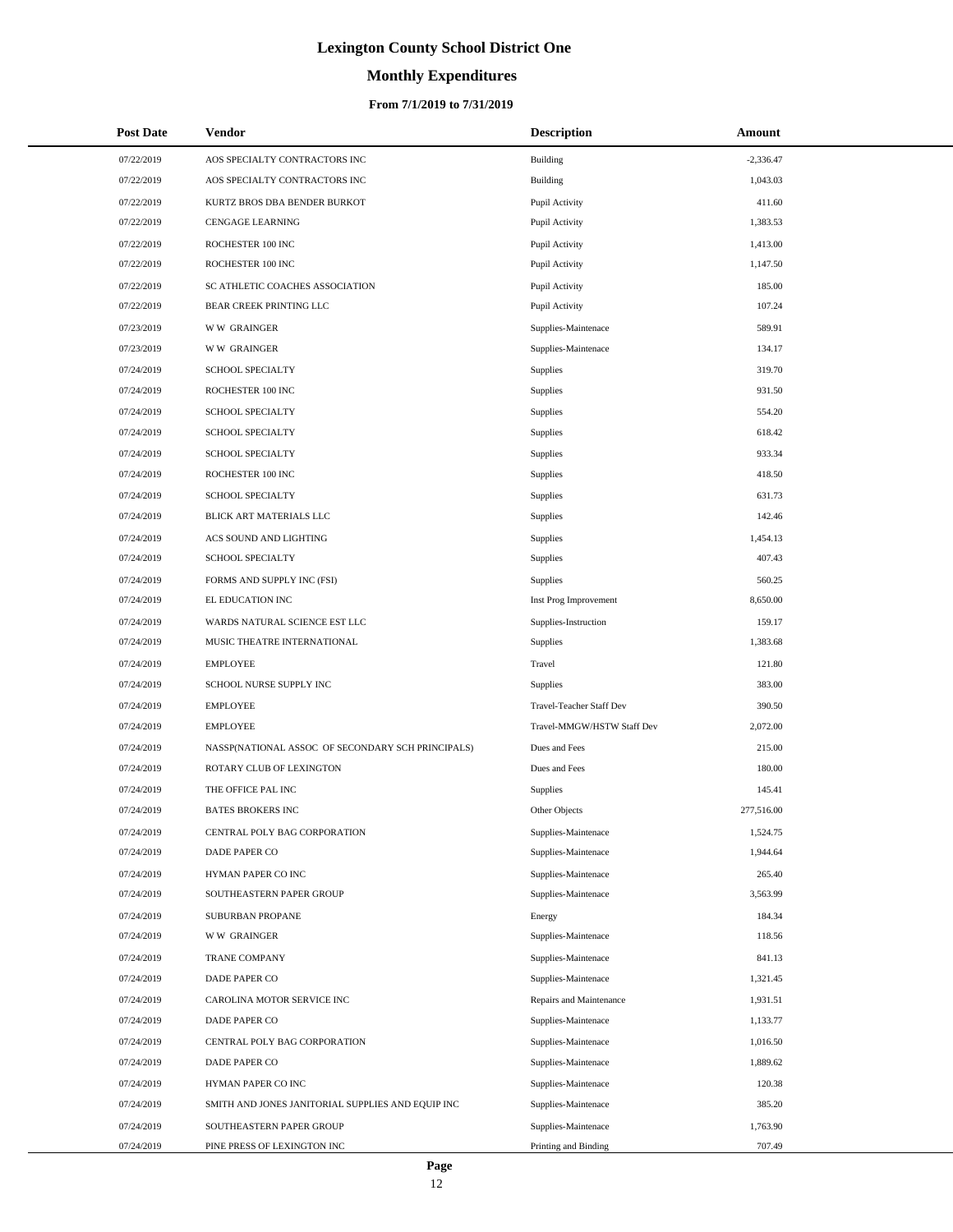# **Monthly Expenditures**

#### **From 7/1/2019 to 7/31/2019**

| <b>Post Date</b> | Vendor                                      | <b>Description</b>        | Amount      |
|------------------|---------------------------------------------|---------------------------|-------------|
| 07/24/2019       | <b>EMPLOYEE</b>                             | Travel                    | 404.90      |
| 07/24/2019       | <b>EMPLOYEE</b>                             | Travel                    | 1,314.25    |
| 07/24/2019       | SC DEPARTMENT OF SOCIAL SERVICES            | Other Prof & Tech Service | 616.00      |
| 07/24/2019       | <b>RIVERBANKS ZOO</b>                       | Other Prof & Tech Service | 375.00      |
| 07/24/2019       | LS3P ASSOCIATED LTD                         | Building                  | $-6,271.02$ |
| 07/24/2019       | PINE PRESS OF LEXINGTON INC                 | Pupil Activity            | 401.58      |
| 07/24/2019       | EMBASSY SUITES CHARLESTON CONVENTION CENTER | Pupil Activity            | 665.56      |
| 07/24/2019       | EMBASSY SUITES CHARLESTON CONVENTION CENTER | Pupil Activity            | 499.17      |
| 07/24/2019       | EMBASSY SUITES CHARLESTON CONVENTION CENTER | Pupil Activity            | 499.17      |
| 07/24/2019       | <b>BYRNES HIGH SCHOOL</b>                   | Pupil Activity            | 200.00      |
| 07/24/2019       | EMBASSY SUITES CHARLESTON CONVENTION CENTER | Pupil Activity            | 499.17      |
| 07/24/2019       | <b>SILVERJAX</b>                            | Pupil Activity            | 3,204.00    |
| 07/25/2019       | <b>HEINEMANN</b>                            | Supplies                  | 237.28      |
| 07/25/2019       | ROCHESTER 100 INC                           | Supplies                  | 261.86      |
| 07/25/2019       | FORMS AND SUPPLY INC (FSI)                  | Supplies                  | 1,878.44    |
| 07/25/2019       | ROCHESTER 100 INC                           | <b>Supplies</b>           | 520.59      |
| 07/25/2019       | AVANT ASSESSMENT LLC                        | Inst Prog Improvement     | 3,950.00    |
| 07/25/2019       | SC DEPARTMENT OF REVENUE (SALES TAX RETURN) | Inst Prog Improvement     | 192.50      |
| 07/25/2019       | AVANT ASSESSMENT LLC                        | Software Renewal/Agreemen | 111,810.40  |
| 07/25/2019       | NATIONAL STUDENT CLEARINGHOUSE              | Software Renewal/Agreemen | 1,275.00    |
| 07/25/2019       | SC DEPARTMENT OF REVENUE (SALES TAX RETURN) | Software Renewal/Agreemen | 7,826.73    |
| 07/25/2019       | PEAR DECK INC                               | Software Renewal/Agreemen | 2,750.00    |
| 07/25/2019       | SC DEPARTMENT OF REVENUE (SALES TAX RETURN) | Software Renewal/Agreemen | 192.50      |
| 07/25/2019       | PINE PRESS OF LEXINGTON INC                 | Printing and Binding      | 343.52      |
| 07/25/2019       | ROCHESTER 100 INC                           | Supplies                  | 365.05      |
| 07/25/2019       | SCHOOL SPECIALTY                            | Supplies                  | 1,223.79    |
| 07/25/2019       | CERTIFIED TRANSLATION SERVICES              | Other Prof & Tech Service | 130.01      |
| 07/25/2019       | MODERN TURF INC                             | Repairs and Maintenance   | 350.00      |
| 07/25/2019       | P AND S CONSTRUCTION COMPANY INC            | Repairs and Maintenance   | 2,800.00    |
| 07/25/2019       | SHERWIN WILLIAMS CO                         | Supplies-Maintenace       | 296.60      |
| 07/25/2019       | <b>WW GRAINGER</b>                          | Supplies-Maintenace       | 754.35      |
| 07/25/2019       | CAROLINA MOTOR SERVICE INC                  | Repairs and Maintenance   | 1,525.00    |
| 07/25/2019       | PINE PRESS OF LEXINGTON INC                 | Printing and Binding      | 221.24      |
| 07/25/2019       | SPLASH OMNIMEDIA LLC                        | Other Prof & Tech Service | 1,800.00    |
| 07/25/2019       | POWER SCHOOL GROUP LLC                      | Software Renewal/Agreemen | 750.00      |
| 07/25/2019       | AIKIDO ACADEMY OF SELF DEFENSE LLC          | Other Prof & Tech Service | 300.00      |
| 07/25/2019       | MUSIC AND ARTS CENTER                       | Equipment - Nonexpendable | 32,776.24   |
| 07/25/2019       | M B KAHN CONSTRUCTION CO INC                | Building                  | 955,650.57  |
| 07/25/2019       | GOODHEART WLLCOX PUBLISHER                  | Pupil Activity            | 963.00      |
| 07/25/2019       | <b>MARIANNA</b>                             | Pupil Activity            | 1,657.40    |
| 07/25/2019       | EDUCATORS PUBLISHING SERVICE                | Pupil Activity            | 468.80      |
| 07/25/2019       | SC HIGH SCHOOL LEAGUE                       | Pupil Activity            | 4,805.00    |
| 07/25/2019       | T AND T SPORTS                              | Pupil Activity            | 709.41      |
| 07/25/2019       | <b>BSN SPORTS</b>                           | Pupil Activity            | 513.60      |
| 07/29/2019       | SCHOOL SPECIALTY                            | Supplies                  | 114.21      |
| 07/29/2019       | JUMP ROPE INC                               | Software Renewal/Agreemen | 8,153.40    |
| 07/29/2019       | PEARSON EDUCATION INC                       | Supplies                  | 133.11      |
| 07/29/2019       | SCHOOL SPECIALTY                            | <b>Supplies</b>           | 927.95      |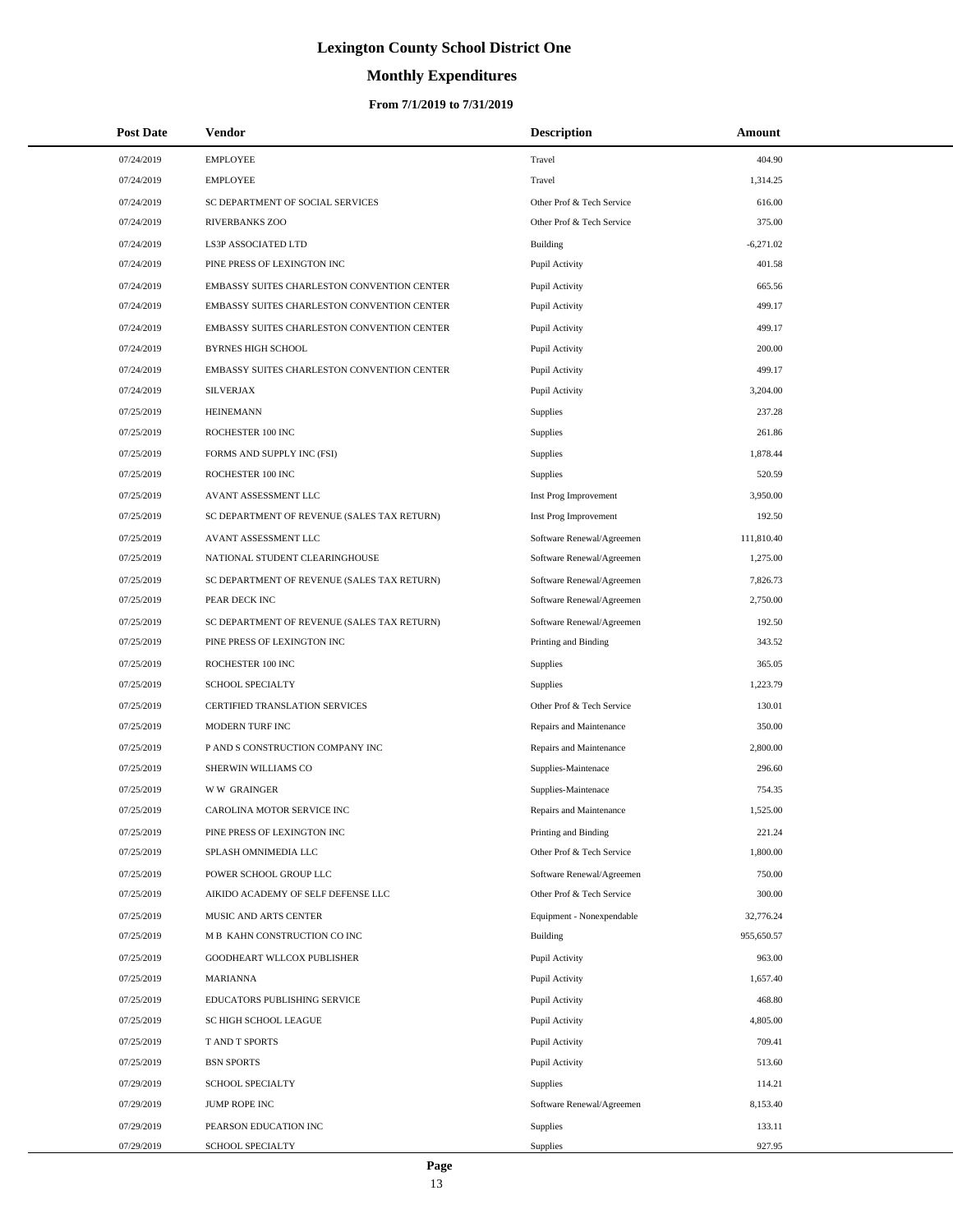# **Monthly Expenditures**

#### **From 7/1/2019 to 7/31/2019**

| <b>Post Date</b> | Vendor                                            | <b>Description</b>         | Amount    |
|------------------|---------------------------------------------------|----------------------------|-----------|
| 07/29/2019       | FORMS AND SUPPLY INC (FSI)                        | Supplies                   | 784.27    |
| 07/29/2019       | PRESENTATION SYSTEMS SOUTH INC                    | Supplies                   | 1,701.80  |
| 07/29/2019       | THE OFFICE PAL INC                                | Supplies                   | 1,052.63  |
| 07/29/2019       | <b>JO'BRIEN CO</b>                                | Supplies                   | 901.00    |
| 07/29/2019       | CONTINENTAL                                       | Supplies                   | 207.51    |
| 07/29/2019       | ACADEMIC SUPPLIER DBA RASIX COMPUTER CENTER INC   | Supplies                   | 4,385.55  |
| 07/29/2019       | <b>GEIGER CAROLINAS</b>                           | Supplies                   | 2,290.31  |
| 07/29/2019       | THE OFFICE PAL INC                                | Supplies                   | 6,169.25  |
| 07/29/2019       | <b>EMPLOYEE</b>                                   | Travel                     | 465.66    |
| 07/29/2019       | CERTIFIED TRANSLATION SERVICES                    | Other Prof & Tech Service  | 227.50    |
| 07/29/2019       | HALLIGAN MAHONEY AND WILLIAMS                     | Legal Services             | 2,152.85  |
| 07/29/2019       | POWER SCHOOL GROUP LLC                            | Other Prof & Tech Service  | 375.00    |
| 07/29/2019       | FORMS AND SUPPLY INC (FSI)                        | Supplies-Maintenace        | 315.22    |
| 07/29/2019       | CITY ELECTRIC SUPPLY CO                           | Supplies-Maintenace        | 746.33    |
| 07/29/2019       | HYMAN PAPER CO INC                                | Supplies-Maintenace        | 109.15    |
| 07/29/2019       | GILBERTSUMMIT RURAL WATER DISTRICT                | <b>Public Utilities</b>    | $-842.72$ |
| 07/29/2019       | GILBERTSUMMIT RURAL WATER DISTRICT                | <b>Public Utilities</b>    | 234.80    |
| 07/29/2019       | SMITH AND JONES JANITORIAL SUPPLIES AND EQUIP INC | Supplies-Maintenace        | 145.22    |
| 07/29/2019       | SMITH AND JONES JANITORIAL SUPPLIES AND EQUIP INC | Supplies-Maintenace        | 541.21    |
| 07/29/2019       | CITY ELECTRIC SUPPLY CO                           | Supplies-Maintenace        | 112.35    |
| 07/29/2019       | CONSOLIDATED ELECTRICAL DISTRIBUTORS INC          | Supplies-Maintenace        | 1,412.40  |
| 07/29/2019       | DADE PAPER CO                                     | Supplies-Maintenace        | 231.33    |
| 07/29/2019       | SMITH AND JONES JANITORIAL SUPPLIES AND EQUIP INC | Supplies-Maintenace        | 269.64    |
| 07/29/2019       | SMITH AND JONES JANITORIAL SUPPLIES AND EQUIP INC | Supplies-Maintenace        | 119.42    |
| 07/29/2019       | MEAD & HUNT INC                                   | Other Prof & Tech Service  | 188.25    |
| 07/29/2019       | PALMETTO PROPANE                                  | Energy                     | 175.54    |
| 07/29/2019       | GILBERTSUMMIT RURAL WATER DISTRICT                | <b>Public Utilities</b>    | 266.58    |
| 07/29/2019       | MEAD & HUNT INC                                   | Other Prof & Tech Service  | 188.25    |
| 07/29/2019       | <b>INTERSTATE SOLUTIONS</b>                       | Supplies-Maintenace        | 248.24    |
| 07/29/2019       | MEAD & HUNT INC                                   | Other Prof & Tech Service  | 188.25    |
| 07/29/2019       | SMITH AND JONES JANITORIAL SUPPLIES AND EQUIP INC | Supplies-Maintenace        | 388.62    |
| 07/29/2019       | GILBERTSUMMIT RURAL WATER DISTRICT                | <b>Public Utilities</b>    | 853.97    |
| 07/29/2019       | SECURITAS ELECTRONIC SECURITY INC                 | Repairs and Maintenance    | 371.88    |
| 07/29/2019       | SMITH AND JONES JANITORIAL SUPPLIES AND EQUIP INC | Supplies-Maintenace        | 744.79    |
| 07/29/2019       | JACKSONVILLE SOUND AND COMMUNICATIONS             | Repairs and Maintenance    | 240.00    |
| 07/29/2019       | GILBERTSUMMIT RURAL WATER DISTRICT                | <b>Public Utilities</b>    | 190.00    |
| 07/29/2019       | SMITH AND JONES JANITORIAL SUPPLIES AND EQUIP INC | Supplies-Maintenace        | 607.76    |
| 07/29/2019       | GRACE OUTDOOR ADVERTISING LLC                     | Advertising                | 1,000.00  |
| 07/29/2019       | SPLASH OMNIMEDIA LLC                              | Advertising                | 3,750.00  |
| 07/29/2019       | RAPTOR TECHNOLOGIES LLC                           | Other Prof & Tech Service  | 2,190.00  |
| 07/29/2019       | FORMS AND SUPPLY INC (FSI)                        | <b>Supplies</b>            | 157.61    |
| 07/29/2019       | SUNGARD PUBLIC SECTOR NATIONAL USERS GROUP        | Travel                     | 650.00    |
| 07/29/2019       | <b>CAMCOR</b>                                     | Supplies                   | 776.17    |
| 07/29/2019       | <b>GRAYBAR ELECTRIC CO INC</b>                    | <b>Technology Supplies</b> | 465.43    |
| 07/29/2019       | <b>NCS PEARSON</b>                                | Software Renewal/Agreemen  | 2,819.45  |
| 07/29/2019       | SCHOLASTIC INC                                    | Supplies                   | 259.00    |
| 07/29/2019       | MSC INDUSTRIAL SUPPLY CO                          | Supplies                   | 1,391.54  |
| 07/29/2019       | <b>EMPLOYEE</b>                                   | Travel                     | 334.50    |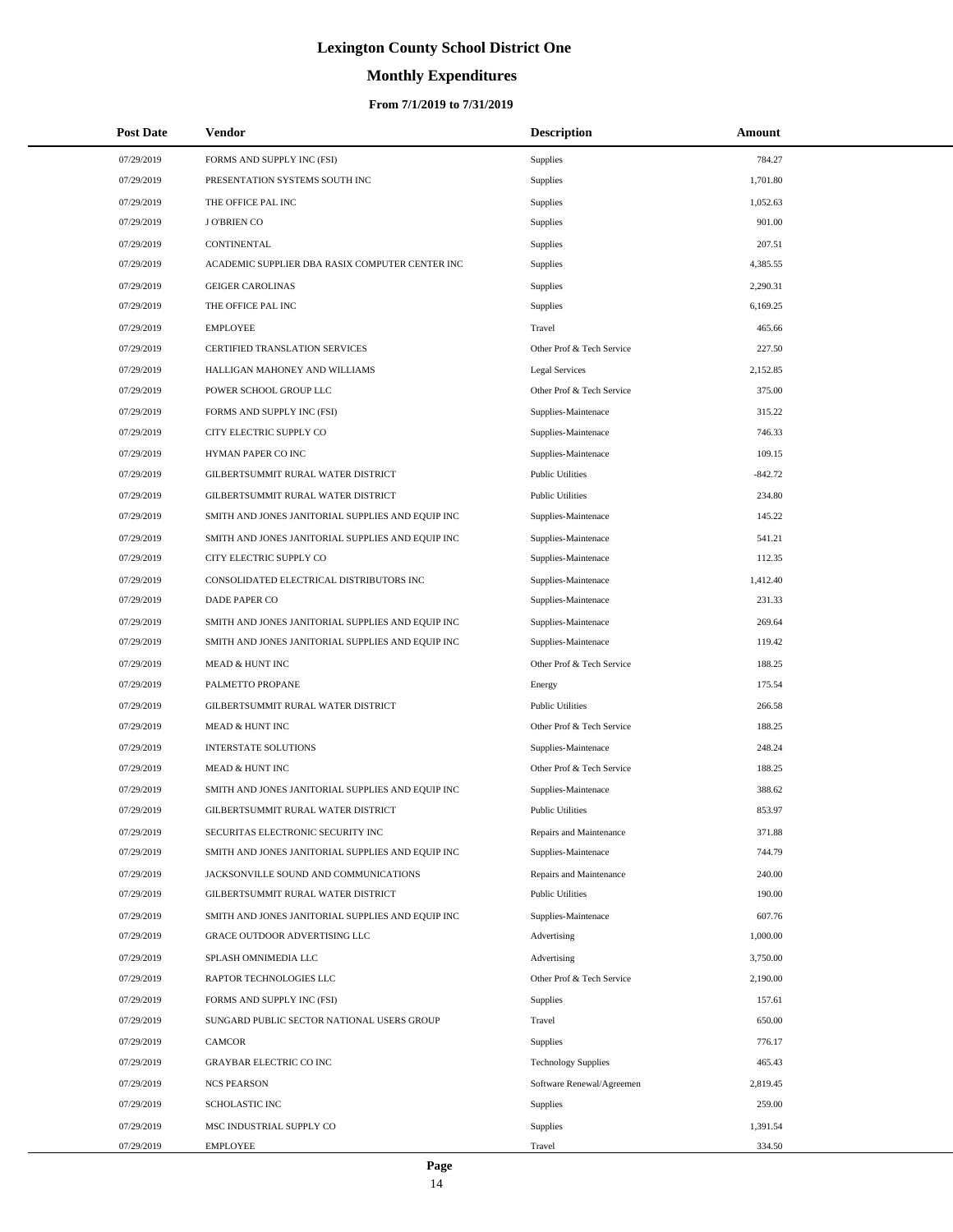# **Monthly Expenditures**

| <b>Post Date</b> | Vendor                                            | <b>Description</b>         | Amount    |
|------------------|---------------------------------------------------|----------------------------|-----------|
| 07/29/2019       | <b>EMPLOYEE</b>                                   | Printing and Binding       | 254.02    |
| 07/29/2019       | <b>INTERIOR ELEMENTS LLC</b>                      | Supplies                   | 26,494.57 |
| 07/29/2019       | TROXELL COMMUNICATIONS INC                        | <b>Technology Supplies</b> | 1,875.71  |
| 07/29/2019       | MAKEMUSIC INC                                     | Pupil Activity             | 1,027.20  |
| 07/29/2019       | COMPUTER DESIGN CONSULTING SERVICE LLC            | Pupil Activity             | 1,540.80  |
| 07/29/2019       | WARDS NATURAL SCIENCE EST LLC                     | Pupil Activity             | 1,194.17  |
| 07/29/2019       | T AND T SPORTS                                    | Pupil Activity             | 139.10    |
| 07/29/2019       | T AND T SPORTS                                    | Pupil Activity             | 1,539.73  |
| 07/29/2019       | MF ATHLETIC CO                                    | Pupil Activity             | 659.66    |
| 07/29/2019       | T AND T SPORTS                                    | Pupil Activity             | 177.35    |
| 07/29/2019       | PALMETTO PROMOTIONS                               | Pupil Activity             | 603.21    |
| 07/29/2019       | FORMS AND SUPPLY INC (FSI)                        | Supplies                   | 1,206.99  |
| 07/30/2019       | STEPS TO LITERACY LLC                             | Supplies                   | 134.93    |
| 07/30/2019       | POLLOCK COMPANY                                   | Supplies                   | 535.00    |
| 07/30/2019       | <b>HEINEMANN</b>                                  | Supplies                   | 850.00    |
| 07/30/2019       | SCHOOL SPECIALTY                                  | Supplies                   | 101.75    |
| 07/30/2019       | <b>ANOTHER PRINTER</b>                            | Supplies                   | 234.74    |
| 07/30/2019       | ACADEMIC SUPPLIER DBA RASIX COMPUTER CENTER INC   | Supplies                   | 698.40    |
| 07/30/2019       | BLICK ART MATERIALS LLC                           | Supplies                   | 245.04    |
| 07/30/2019       | SCHOOL SPECIALTY                                  | Supplies                   | 3,052.58  |
| 07/30/2019       | THE COLOR SPOT                                    | Supplies                   | 284.74    |
| 07/30/2019       | ACADEMIC SUPPLIER DBA RASIX COMPUTER CENTER INC   | Supplies                   | 207.84    |
| 07/30/2019       | THE TROPHY & AWARDS CENTER                        | Supplies                   | 856.00    |
| 07/30/2019       | <b>WW GRAINGER</b>                                | Supplies                   | 1,397.09  |
| 07/30/2019       | MUSICIAN SUPPLY                                   | Repairs and Maintenance    | 133.75    |
| 07/30/2019       | ALGY COSTUMES AND UNIFORMS                        | Supplies                   | 949.50    |
| 07/30/2019       | FISHER SCIENTIFIC COMPANY LLC                     | Supplies-Instruction       | 608.32    |
| 07/30/2019       | ACADEMIC SUPPLIER DBA RASIX COMPUTER CENTER INC   | Supplies                   | 1,118.92  |
| 07/30/2019       | MEDICINE HANDS SCHOOL HEALTH EQUIPMENT SERVICES   | Repairs and Maintenance    | 850.00    |
| 07/30/2019       | <b>METAL PREP</b>                                 | Supplies                   | 211.00    |
| 07/30/2019       | PROFESSIONAL SOFTWARE FOR NURSES INC              | Software Renewal/Agreemen  | 33,771.95 |
| 07/30/2019       | SC DEPARTMENT OF REVENUE (SALES TAX RETURN)       | Software Renewal/Agreemen  | 2,364.04  |
| 07/30/2019       | MEDICINE HANDS SCHOOL HEALTH EQUIPMENT SERVICES   | Other Prof & Tech Service  | 3,065.00  |
| 07/30/2019       | DEMCO INC                                         | Supplies                   | 243.54    |
| 07/30/2019       | <b>WT COX SUBSCRIPTIONS</b>                       | Periodicals                | 136.99    |
| 07/30/2019       | ACADEMIC SUPPLIER DBA RASIX COMPUTER CENTER INC   | Supplies                   | 185.68    |
| 07/30/2019       | BEDENBAUGH'S WHOLESALE EQUIP                      | Supplies-Maintenace        | 192.60    |
| 07/30/2019       | TRITEK FIRE AND SECURITY LLC                      | Repairs and Maintenance    | 1,800.00  |
| 07/30/2019       | PINNACLE DRYER CORP                               | Supplies-Maintenace        | 866.00    |
| 07/30/2019       | SMITH AND JONES JANITORIAL SUPPLIES AND EQUIP INC | Supplies-Maintenace        | 583.39    |
| 07/30/2019       | SURPLUS MATERIAL NETWORK INC                      | Supplies-Maintenace        | 1,200.01  |
| 07/30/2019       | PINNACLE DRYER CORP                               | Supplies-Maintenace        | 1,290.00  |
| 07/30/2019       | INTEGRATED FIRE AND SOUND SOLUTIONS LLC           | Repairs and Maintenance    | 360.00    |
| 07/30/2019       | INTEGRATED FIRE AND SOUND SOLUTIONS LLC           | Repairs and Maintenance    | 360.00    |
| 07/30/2019       | INTEGRATED FIRE AND SOUND SOLUTIONS LLC           | Repairs and Maintenance    | 360.00    |
| 07/30/2019       | INTEGRATED FIRE AND SOUND SOLUTIONS LLC           | Repairs and Maintenance    | 360.00    |
| 07/30/2019       | SMITH AND JONES JANITORIAL SUPPLIES AND EQUIP INC | Supplies-Maintenace        | 115.56    |
| 07/30/2019       | INTEGRATED FIRE AND SOUND SOLUTIONS LLC           | Repairs and Maintenance    | 360.00    |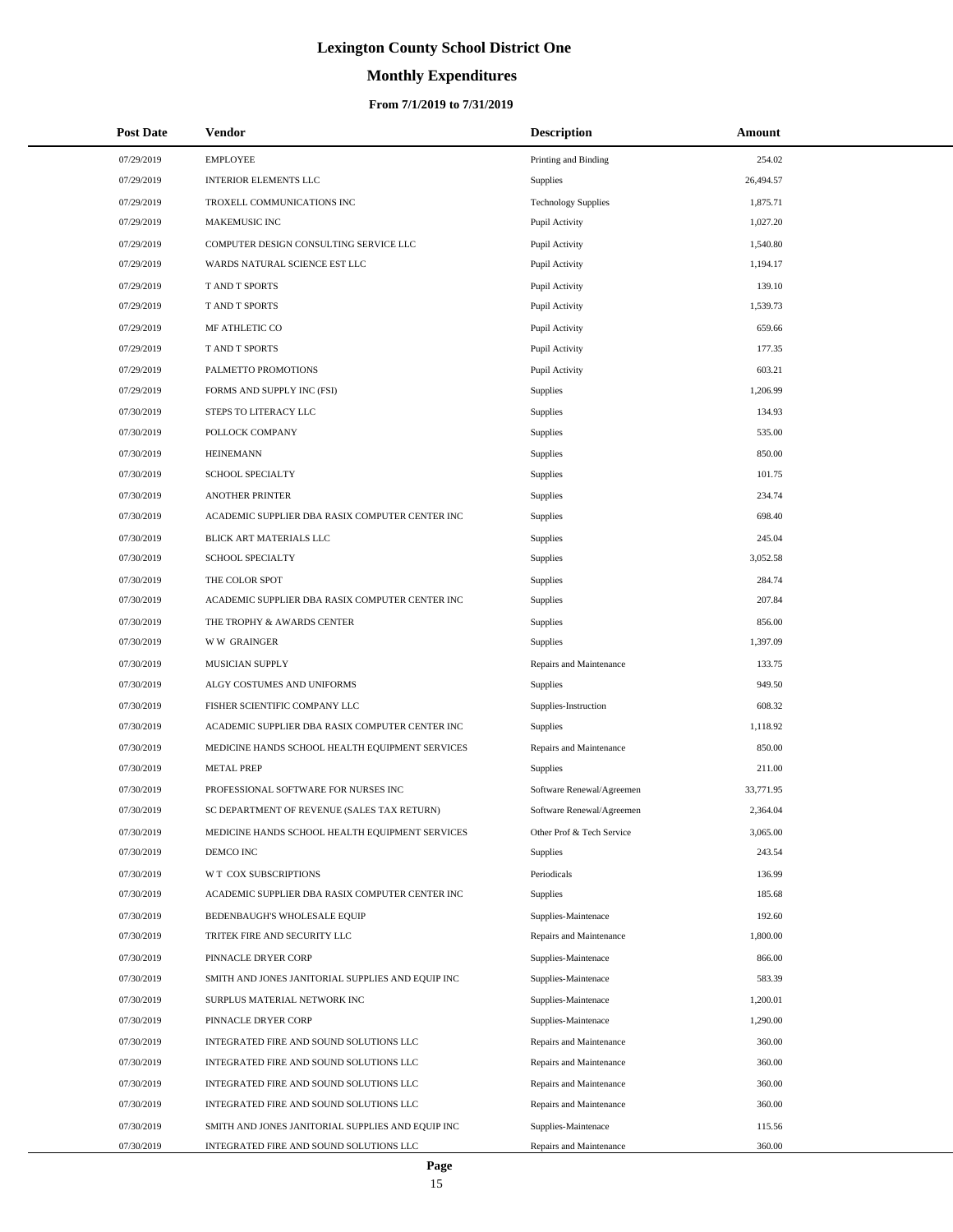# **Monthly Expenditures**

#### **From 7/1/2019 to 7/31/2019**

| <b>Post Date</b> | Vendor                                      | <b>Description</b>         | Amount    |
|------------------|---------------------------------------------|----------------------------|-----------|
| 07/30/2019       | CENTRAL POLY BAG CORPORATION                | Supplies-Maintenace        | 471.87    |
| 07/30/2019       | SOUTHEASTERN PAPER GROUP                    | Supplies-Maintenace        | 400.30    |
| 07/30/2019       | <b>TRANE COMPANY</b>                        | Supplies-Maintenace        | 701.30    |
| 07/30/2019       | SCHINDLER ELEVATOR CORP                     | Repairs and Maintenance    | 5,178.00  |
| 07/30/2019       | REBEL YELL INC                              | Supplies-Maintenace        | 224.70    |
| 07/30/2019       | <b>COMPORIUM</b>                            | Communication              | 9,877.22  |
| 07/30/2019       | <b>EMS LINQ INC</b>                         | Other Prof & Tech Service  | 500.00    |
| 07/30/2019       | SIGNAL TECHNOLOGIES INC                     | <b>Technology Supplies</b> | 184.28    |
| 07/30/2019       | <b>COMPORIUM</b>                            | Communication              | 643.90    |
| 07/30/2019       | <b>COMPORIUM</b>                            | Communication              | 231.65    |
| 07/30/2019       | <b>COMPORIUM</b>                            | Communication              | 371.06    |
| 07/30/2019       | <b>COMPORIUM</b>                            | Communication              | 184.91    |
| 07/30/2019       | <b>COMPORIUM</b>                            | Communication              | 446.27    |
| 07/30/2019       | <b>COMPORIUM</b>                            | Communication              | 287.78    |
| 07/30/2019       | <b>COMPORIUM</b>                            | Communication              | 191.58    |
| 07/30/2019       | <b>COMPORIUM</b>                            | Communication              | 313.90    |
| 07/30/2019       | TELCOM OF SOUTH CAROLINA INC                | <b>Technology Supplies</b> | 330.00    |
| 07/30/2019       | <b>COMPORIUM</b>                            | Communication              | 247.08    |
| 07/30/2019       | <b>COMPORIUM</b>                            | Communication              | 199.47    |
| 07/30/2019       | <b>COMPORIUM</b>                            | Communication              | 171.71    |
| 07/30/2019       | <b>COMPORIUM</b>                            | Communication              | 233.37    |
| 07/30/2019       | <b>COMPORIUM</b>                            | Communication              | 177.81    |
| 07/30/2019       | <b>COMPORIUM</b>                            | Communication              | 233.30    |
| 07/30/2019       | <b>COMPORIUM</b>                            | Communication              | 730.51    |
| 07/30/2019       | <b>COMPORIUM</b>                            | Communication              | 371.53    |
| 07/30/2019       | <b>COMPORIUM</b>                            | Communication              | 253.26    |
| 07/30/2019       | CLARK POWELL ASSOCIATES INC                 | <b>Technology Supplies</b> | 4,322.80  |
| 07/30/2019       | <b>COMPORIUM</b>                            | Communication              | 291.99    |
| 07/30/2019       | <b>COMPORIUM</b>                            | Communication              | 176.81    |
| 07/30/2019       | <b>COMPORIUM</b>                            | Communication              | 312.96    |
| 07/30/2019       | <b>COMPORIUM</b>                            | Communication              | 242.21    |
| 07/30/2019       | <b>COMPORIUM</b>                            | Communication              | 284.08    |
| 07/30/2019       | COMPORIUM                                   | Communication              | 167.07    |
| 07/30/2019       | CAMCOR                                      | <b>Technology Supplies</b> | 1,738.67  |
| 07/30/2019       | <b>COMPORIUM</b>                            | Communication              | 171.96    |
| 07/30/2019       | <b>COMPORIUM</b>                            | Communication              | 167.10    |
| 07/30/2019       | <b>COMPORIUM</b>                            | Communication              | 251.15    |
| 07/30/2019       | <b>COMPORIUM</b>                            | Communication              | 186.72    |
| 07/30/2019       | <b>COMPORIUM</b>                            | Communication              | 504.15    |
| 07/30/2019       | <b>COMPORIUM</b>                            | Communication              | 758.79    |
| 07/30/2019       | <b>COMPORIUM</b>                            | Communication              | 144.89    |
| 07/30/2019       | DUO SECURITY INC                            | Software Renewal/Agreemen  | 1,800.00  |
| 07/30/2019       | FOLLETT SCHOOL SOLUTIONS INC                | Software Renewal/Agreemen  | 47,973.13 |
| 07/30/2019       | SC DEPARTMENT OF REVENUE (SALES TAX RETURN) | Software Renewal/Agreemen  | 126.00    |
| 07/30/2019       | SOUTHERN EDUCATIONAL SYSTEMS INC            | Other Prof & Tech Service  | 1,337.50  |
| 07/30/2019       | LAERDAL MEDICAL CORP                        | Repairs and Maintenance    | 2,863.13  |
| 07/30/2019       | FORMS AND SUPPLY INC (FSI)                  | Supplies                   | 947.50    |
| 07/30/2019       | MUSIC AND ARTS CENTER                       | Supplies                   | 21,622.56 |

 $\overline{a}$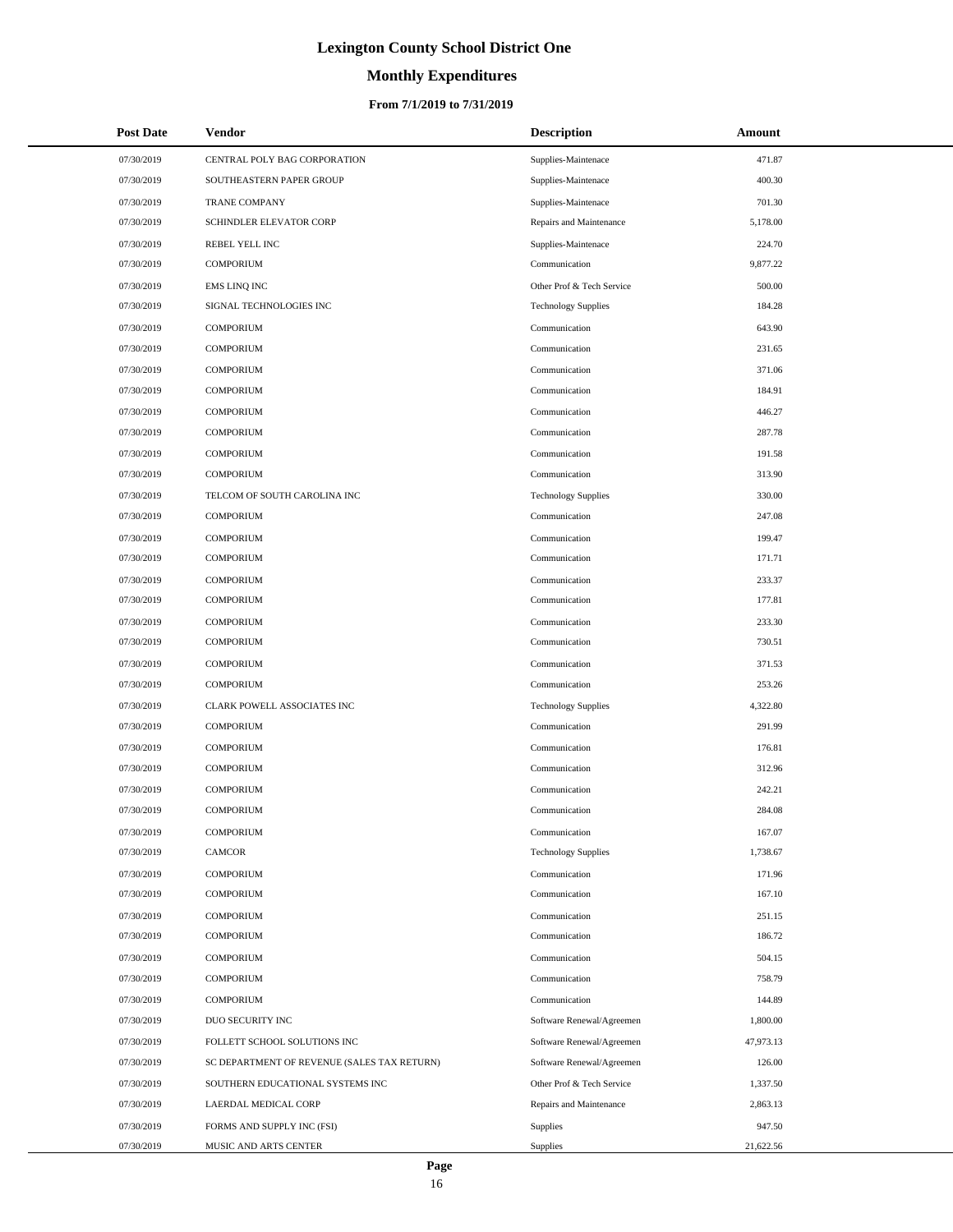# **Monthly Expenditures**

#### **From 7/1/2019 to 7/31/2019**

| <b>Post Date</b> | Vendor                                          | <b>Description</b>          | Amount     |
|------------------|-------------------------------------------------|-----------------------------|------------|
| 07/30/2019       | <b>WW GRAINGER</b>                              | Supplies                    | 22,675.11  |
| 07/30/2019       | GREENVILLE MEDIA LLC                            | <b>Technology Supplies</b>  | 6,979.32   |
| 07/30/2019       | SIGNAL TECHNOLOGIES INC                         | <b>Technology Supplies</b>  | 48,840.13  |
| 07/30/2019       | NUIDEA SCHOOL SUPPLY CO                         | Supplies                    | 158,100.02 |
| 07/30/2019       | M B KAHN CONSTRUCTION CO INC                    | Building                    | 935,650.57 |
| 07/30/2019       | R L BRYAN CO TEXTBOOK DEPOSITORY                | Pupil Activity              | 4,006.80   |
| 07/30/2019       | <b>REPECHAGE</b>                                | Pupil Activity              | $-99.60$   |
| 07/30/2019       | SC DEPARTMENT OF REVENUE (SALES TAX RETURN)     | Pupil Activity              | $-6.97$    |
| 07/30/2019       | THE BURMAX CO INC                               | Pupil Activity              | 310.49     |
| 07/30/2019       | EDUCATORSHANDBOOK.COM                           | Pupil Activity              | 499.00     |
| 07/30/2019       | WARDS NATURAL SCIENCE EST LLC                   | Pupil Activity              | 744.69     |
| 07/30/2019       | <b>BSN SPORTS</b>                               | Pupil Activity              | 1,984.88   |
| 07/30/2019       | FORMS AND SUPPLY INC (FSI)                      | Pupil Activity              | 218.60     |
| 07/30/2019       | <b>BSN SPORTS</b>                               | Pupil Activity              | 436.56     |
| 07/30/2019       | <b>BSN SPORTS</b>                               | Pupil Activity              | 704.35     |
| 07/30/2019       | <b>JOSTENS</b>                                  | Pupil Activity              | 126.50     |
| 07/30/2019       | TWIST AND SHOUT                                 | Pupil Activity              | 5,852.90   |
| 07/31/2019       | PATRICIA SPIRITWEAR                             | Printing and Binding        | 642.00     |
| 07/31/2019       | <b>HEINEMANN</b>                                | Supplies                    | 353.50     |
| 07/31/2019       | SONG LAKE BOOKS LLC                             | Supplies                    | 22,740.00  |
| 07/31/2019       | ORANGEBURG CONSOLIDATED SCHOOL DISTRICT 5       | Tuition-LEA                 | 115.92     |
| 07/31/2019       | ROCHESTER 100 INC                               | Supplies                    | 472.50     |
| 07/31/2019       | <b>SCHOOL SPECIALTY</b>                         | Supplies                    | 129.52     |
| 07/31/2019       | DELL COMPUTERS                                  | <b>Technology Supplies</b>  | 6,874.76   |
| 07/31/2019       | <b>EMPLOYEE</b>                                 | Travel                      | 565.52     |
| 07/31/2019       | <b>EMPLOYEE</b>                                 | Travel                      | 196.00     |
| 07/31/2019       | ALMIGHTEES SCREEN PRINTING                      | Supplies                    | 704.06     |
| 07/31/2019       | SCHOOL SPECIALTY                                | Supplies                    | 609.29     |
| 07/31/2019       | <b>EMPLOYEE</b>                                 | Travel                      | 110.20     |
| 07/31/2019       | <b>EMPLOYEE</b>                                 | Travel                      | 223.32     |
| 07/31/2019       | <b>EMPLOYEE</b>                                 | Travel                      | 222.91     |
| 07/31/2019       | <b>EMPLOYEE</b>                                 | Travel-Teacher Staff Dev    | 1,094.37   |
| 07/31/2019       | ACADEMIC SUPPLIER DBA RASIX COMPUTER CENTER INC | Supplies                    | 1,120.92   |
| 07/31/2019       | <b>SCHOLASTIC INC</b>                           | Supplies                    | 299.70     |
| 07/31/2019       | <b>EMPLOYEE</b>                                 | Travel                      | 703.20     |
| 07/31/2019       | <b>EMPLOYEE</b>                                 | Travel                      | 536.16     |
| 07/31/2019       | EUROPEAN IMAGE SALON SUPPLIERS INC              | Supplies                    | 160.50     |
| 07/31/2019       | LEXINGTON COUNTY SCHOOL DIST 1                  | <b>Pupil Transportation</b> | 463.76     |
| 07/31/2019       | <b>EMPLOYEE</b>                                 | Travel                      | 297.00     |
| 07/31/2019       | <b>EMPLOYEE</b>                                 | Travel                      | 396.17     |
| 07/31/2019       | <b>EMPLOYEE</b>                                 | Travel                      | 274.50     |
| 07/31/2019       | <b>EMPLOYEE</b>                                 | Travel                      | 511.42     |
| 07/31/2019       | <b>EMPLOYEE</b>                                 | Travel                      | 274.50     |
| 07/31/2019       | LEXINGTON PRINTING LLC                          | Printing and Binding        | 2,918.75   |
| 07/31/2019       | CERTIFIED TRANSLATION SERVICES                  | Other Prof & Tech Service   | 212.40     |
| 07/31/2019       | PLAY WELL USA LLC                               | Supplies                    | 4,600.00   |
| 07/31/2019       | SC DEPARTMENT OF REVENUE (SALES TAX RETURN)     | Supplies                    | 322.00     |
| 07/31/2019       | <b>EMPLOYEE</b>                                 | Travel-Teacher Staff Dev    | 309.66     |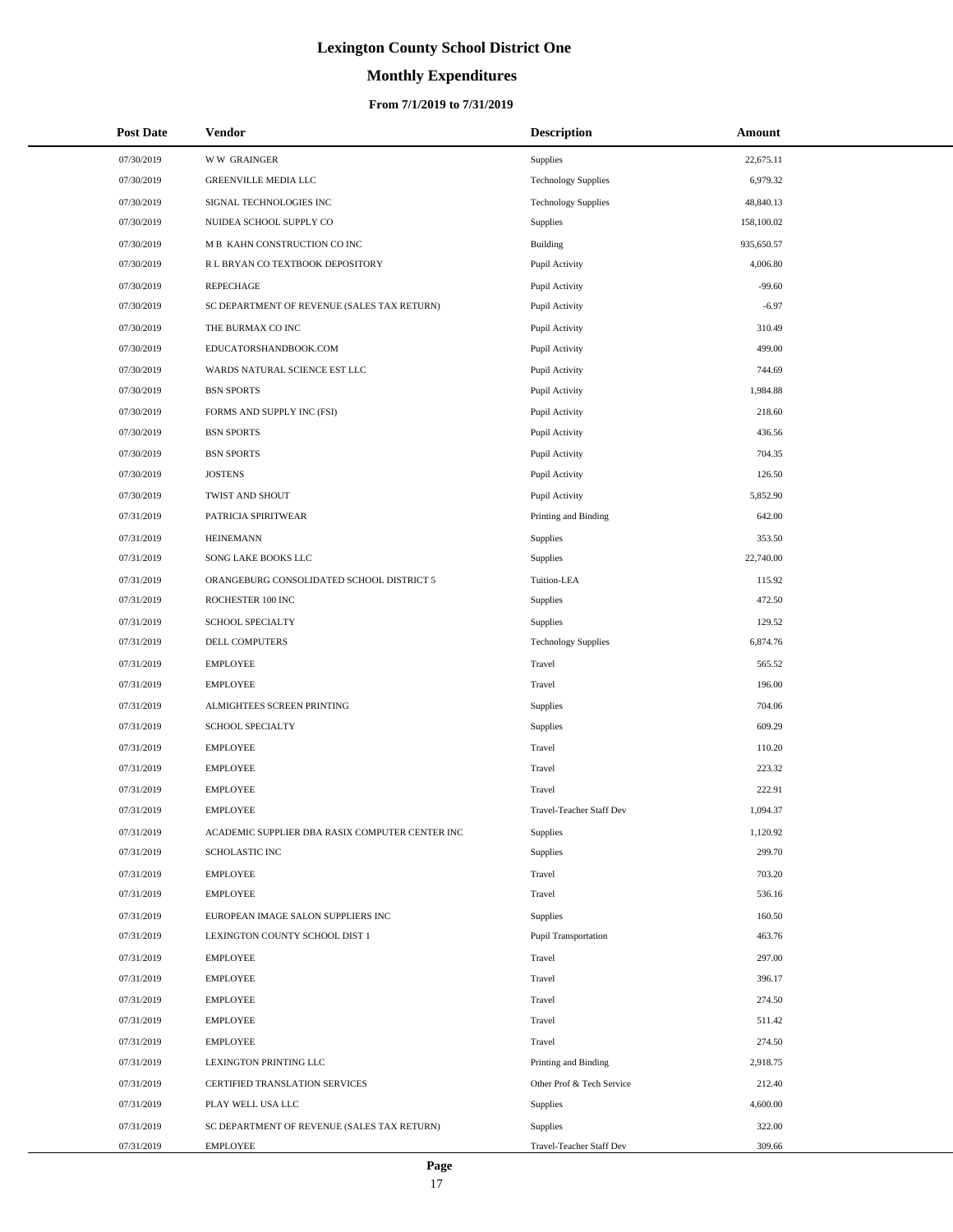# **Monthly Expenditures**

| <b>Post Date</b> | <b>Vendor</b>                       | <b>Description</b>              | Amount   |
|------------------|-------------------------------------|---------------------------------|----------|
| 07/31/2019       | <b>EMPLOYEE</b>                     | Travel-Teacher Staff Dev        | 232.00   |
| 07/31/2019       | <b>EMPLOYEE</b>                     | Travel                          | 132.42   |
| 07/31/2019       | <b>EMPLOYEE</b>                     | <b>Travel-Teacher Staff Dev</b> | 118.76   |
| 07/31/2019       | PIZZA KOVACHI                       | Other Objects                   | 270.76   |
| 07/31/2019       | <b>CULLUM SERVICES INC</b>          | Repairs and Maintenance         | 1,950.00 |
| 07/31/2019       | CENTRAL POLY BAG CORPORATION        | Supplies-Maintenace             | 262.15   |
| 07/31/2019       | <b>WW GRAINGER</b>                  | Supplies-Maintenace             | 397.93   |
| 07/31/2019       | ACE GLASS CO INC                    | Repairs and Maintenance         | 135.00   |
| 07/31/2019       | <b>CULLUM SERVICES INC</b>          | Repairs and Maintenance         | 4,792.50 |
| 07/31/2019       | PALMETTO SPORTS FLOORS LLC          | Repairs and Maintenance         | 4,818.00 |
| 07/31/2019       | CULLUM SERVICES INC                 | Repairs and Maintenance         | 3,937.50 |
| 07/31/2019       | JOHNSON CONTROLS FIRE PROTECTION LP | Repairs and Maintenance         | 1,512.00 |
| 07/31/2019       | PALMETTO SPORTS FLOORS LLC          | Repairs and Maintenance         | 4,402.08 |
| 07/31/2019       | TRITEK FIRE AND SECURITY LLC        | Repairs and Maintenance         | 176.00   |
| 07/31/2019       | PALMETTO SPORTS FLOORS LLC          | Repairs and Maintenance         | 2,012.40 |
| 07/31/2019       | <b>CULLUM SERVICES INC</b>          | Repairs and Maintenance         | 360.00   |
| 07/31/2019       | PALMETTO SPORTS FLOORS LLC          | Repairs and Maintenance         | 4,402.08 |
| 07/31/2019       | CULLUM SERVICES INC                 | Repairs and Maintenance         | 1,379.17 |
| 07/31/2019       | <b>CULLUM SERVICES INC</b>          | Repairs and Maintenance         | 440.63   |
| 07/31/2019       | PALMETTO SPORTS FLOORS LLC          | Repairs and Maintenance         | 1,593.60 |
| 07/31/2019       | CHARRON SPORTS SERVICES INC         | Repairs and Maintenance         | 630.00   |
| 07/31/2019       | <b>CULLUM SERVICES INC</b>          | Repairs and Maintenance         | 2,730.00 |
| 07/31/2019       | PALMETTO SPORTS FLOORS LLC          | Repairs and Maintenance         | 2,220.96 |
| 07/31/2019       | CULLUM SERVICES INC                 | Repairs and Maintenance         | 757.50   |
| 07/31/2019       | CULLUM SERVICES INC                 | Repairs and Maintenance         | 1,372.50 |
| 07/31/2019       | CULLUM SERVICES INC                 | Repairs and Maintenance         | 1,355.63 |
| 07/31/2019       | CULLUM SERVICES INC                 | Repairs and Maintenance         | 1,059.38 |
| 07/31/2019       | CULLUM SERVICES INC                 | Repairs and Maintenance         | 1,331.25 |
| 07/31/2019       | <b>CULLUM SERVICES INC</b>          | Repairs and Maintenance         | 1,792.50 |
| 07/31/2019       | PALMETTO SPORTS FLOORS LLC          | Repairs and Maintenance         | 2,072.64 |
| 07/31/2019       | ACE GLASS CO INC                    | Repairs and Maintenance         | 244.14   |
| 07/31/2019       | <b>CULLUM SERVICES INC</b>          | Repairs and Maintenance         | 3,788.54 |
| 07/31/2019       | PALMETTO SPORTS FLOORS LLC          | Repairs and Maintenance         | 5,026.32 |
| 07/31/2019       | CULLUM SERVICES INC                 | Repairs and Maintenance         | 1,691.25 |
| 07/31/2019       | CULLUM SERVICES INC                 | Repairs and Maintenance         | 1,537.50 |
| 07/31/2019       | CULLUM SERVICES INC                 | Repairs and Maintenance         | 1,149.38 |
| 07/31/2019       | PALMETTO SPORTS FLOORS LLC          | Repairs and Maintenance         | 2,089.92 |
| 07/31/2019       | CULLUM SERVICES INC                 | Repairs and Maintenance         | 3,759.33 |
| 07/31/2019       | CULLUM SERVICES INC                 | Repairs and Maintenance         | 2,148.76 |
| 07/31/2019       | CULLUM SERVICES INC                 | Repairs and Maintenance         | 1,515.00 |
| 07/31/2019       | PALMETTO SPORTS FLOORS LLC          | Repairs and Maintenance         | 2,651.04 |
| 07/31/2019       | CULLUM SERVICES INC                 | Repairs and Maintenance         | 1,376.25 |
| 07/31/2019       | CULLUM SERVICES INC                 | Repairs and Maintenance         | 1,530.00 |
| 07/31/2019       | PALMETTO SPORTS FLOORS LLC          | Repairs and Maintenance         | 2,651.04 |
| 07/31/2019       | SHIFFLER EQUIPMENT SALES INC        | Supplies                        | 570.85   |
| 07/31/2019       | CULLUM SERVICES INC                 | Repairs and Maintenance         | 1,205.60 |
| 07/31/2019       | CULLUM SERVICES INC                 | Repairs and Maintenance         | 1,276.88 |
| 07/31/2019       | CULLUM SERVICES INC                 | Repairs and Maintenance         | 620.62   |